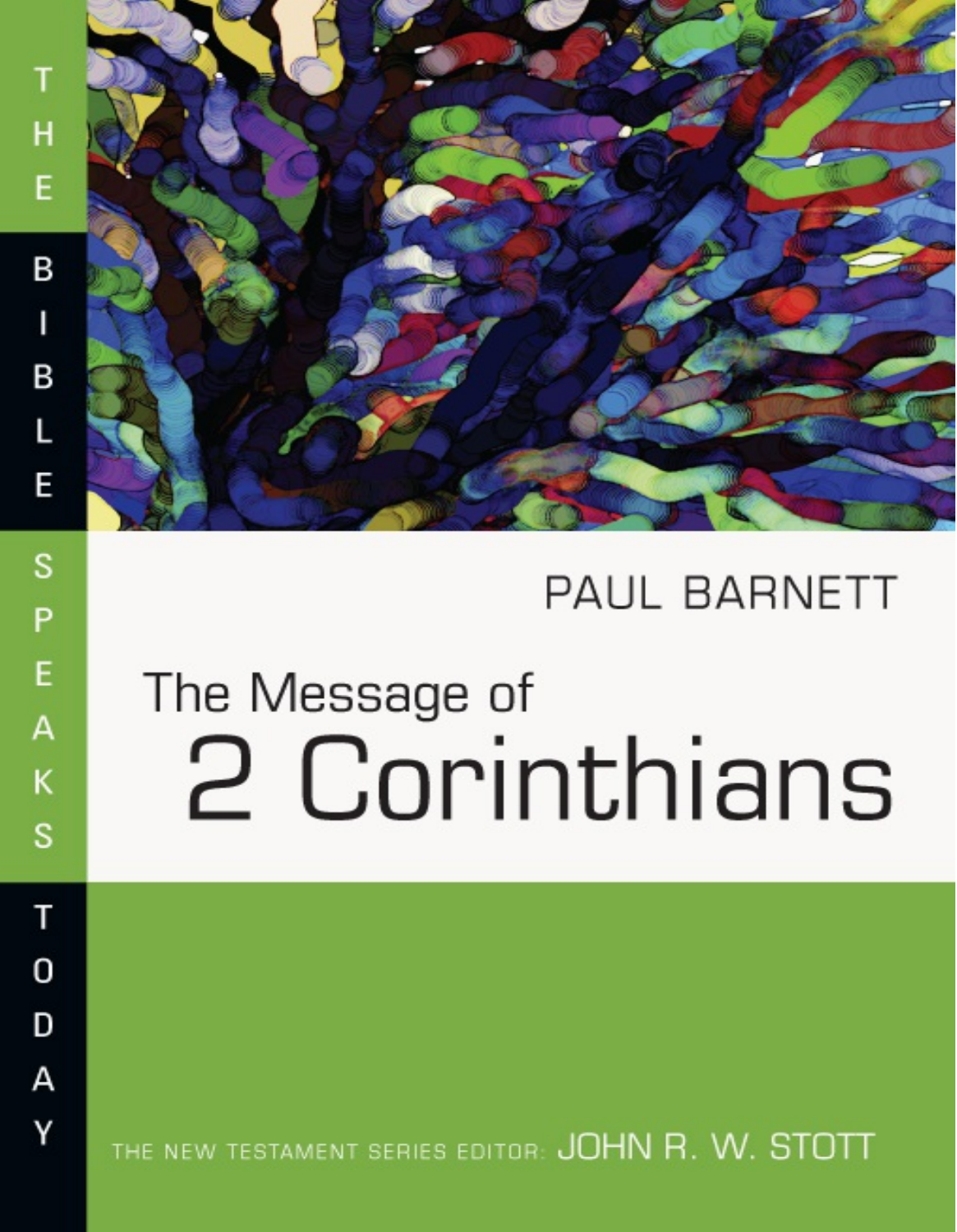**The Message of 2 Corinthians**

## **Power in weakness**

**Paul Barnett Bishop of North Sydney, Australia**

**Series editors: J. A. Motyer (OT) John Stott (NT) Derek Tidball (Bible Themes)**



www.ivpress.com/academic/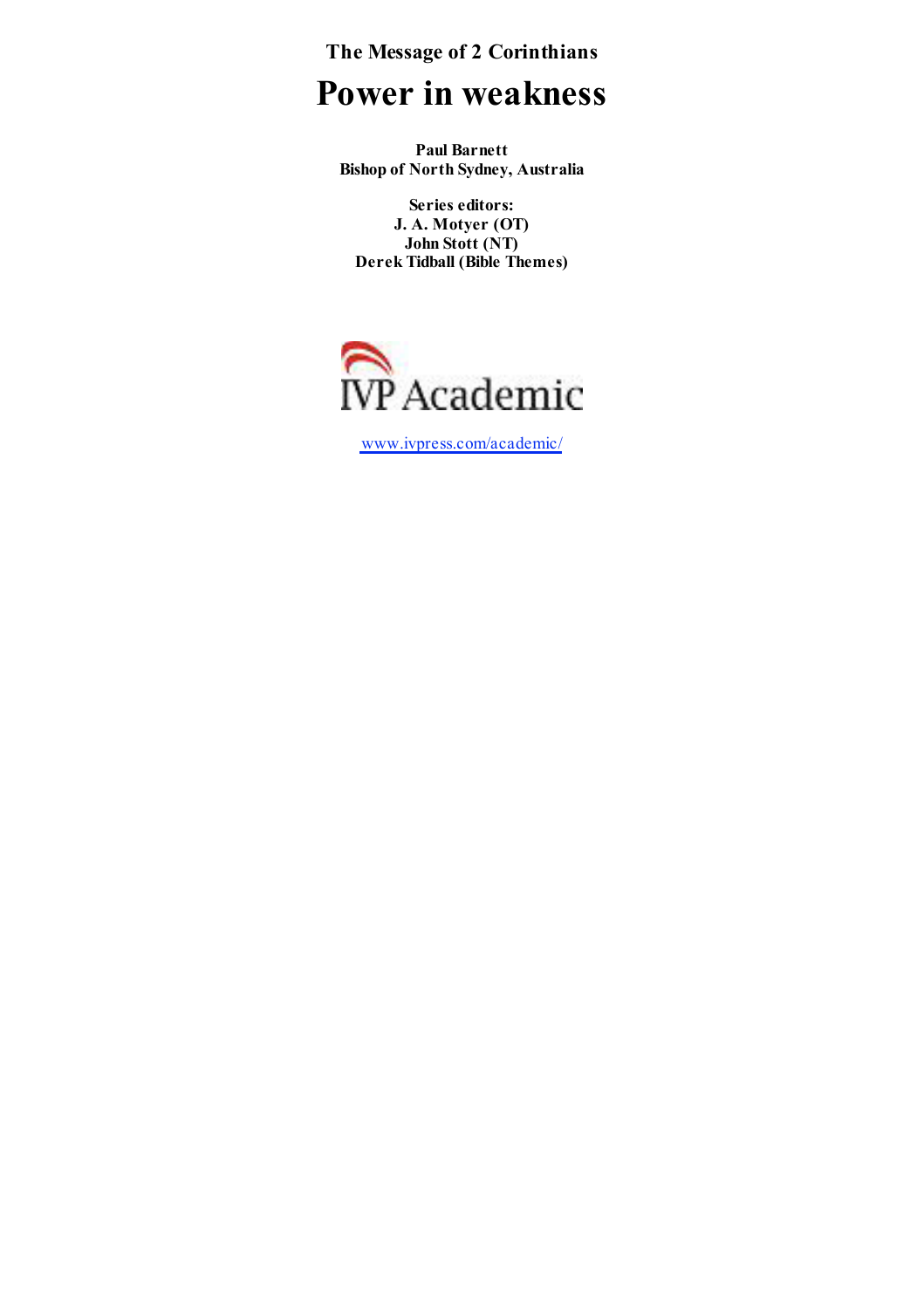InterVarsity Press P.O. Box 1400 Downers Grove, IL 60515-1426 World Wide Web: www.ivpress.com E-mail: email@ivpress.com

#### © Paul Barnett 1988

Study guide by David Stone © Inter-Varsity Press 1999

All rights reserved. No part of this book may be reproduced in any form without written permission from InterVarsity Press.

InterVarsity Press® is the book-publishing division of InterVarsity Christian Fellowship/USA®, a movement of students and faculty active on campus at hundreds of universities, colleges and schools of nursing in the United States of America, and a member movement of the International Fellowship of Evangelical Students. For information about local and regional activities, write Public Relations Dept. InterVarsity Christian Fellowship/USA, 6400 Schroeder Rd., P.O. Box 7895, Madison, WI 53707-7895, or visit the IVCF website at www.intervarsity.org.

The Scripture quotations quoted herein are from the *Holy Bible, New International Version*®. NIV®. Copyright ©1973, 1978, 1984, 2011 by International Bible Society. Used by permission of Hodder and Stoughton Ltd. All rights reserved. "NIV" is a registered trademark of International Bible Society. UK trademark number 1448790. Distributed in North America by permission of Zondervan Publishing House.

ISBN 978-0-8308-9782-7 (digital) ISBN 978-0-8308-1228-8 (print)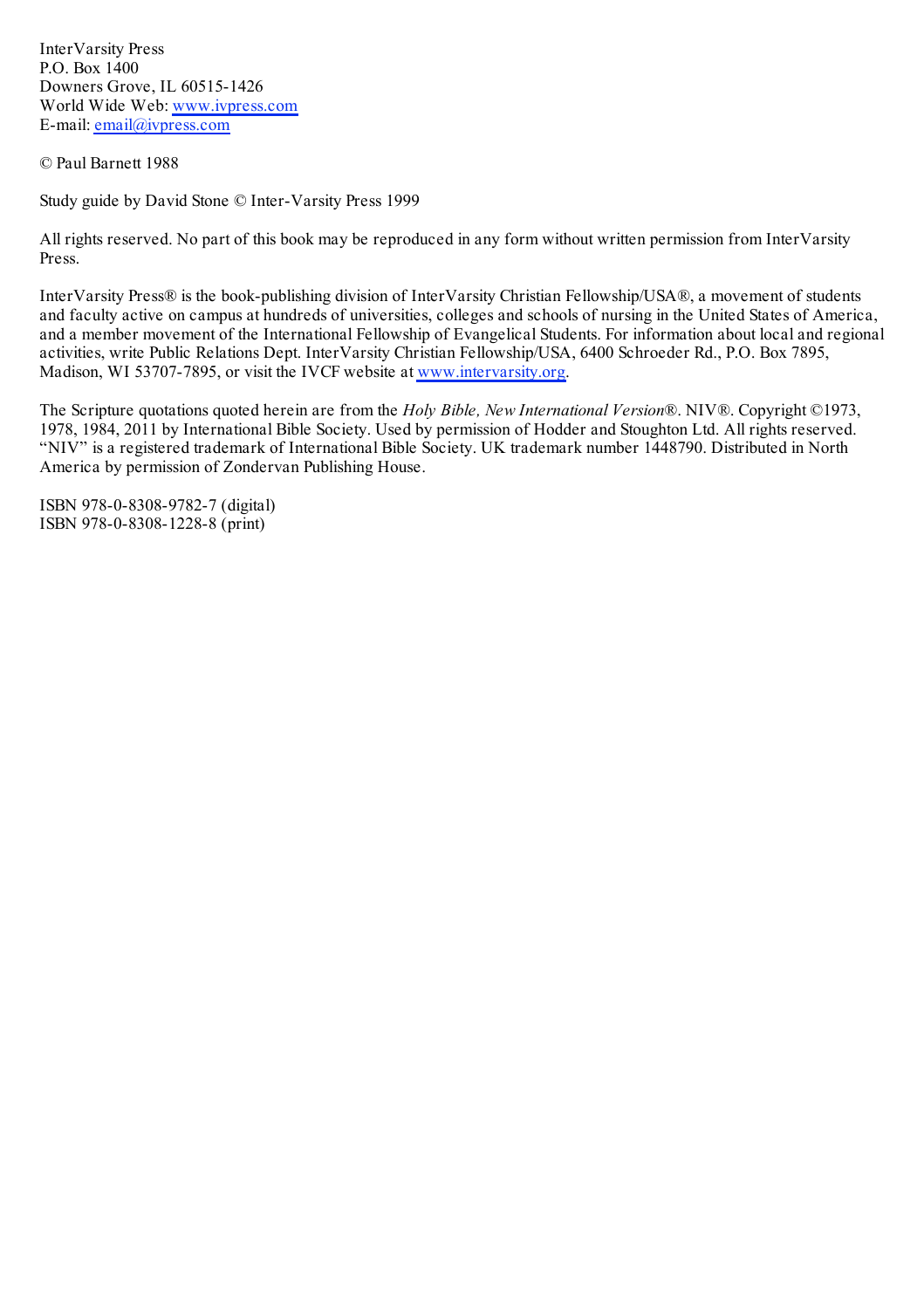## **General preface**

THE BIBLE SPEAKS TODAY describes three series of expositions, based on the books of the Old and New Testaments, and on Bible themes that run through the whole of Scripture. Each series is characterized by a threefold ideal:

- to expound the biblical text with accuracy
- to relate it to contemporary life, and
- $\bullet$  to be readable.

These books are, therefore, not 'commentaries', for the commentary seeks rather to elucidate the text than to apply it, and tends to be a work rather of reference than of literature. Nor, on the other hand, do they contain the kinds of 'sermons' that attempt to be contemporary and readable without taking Scripture seriously enough. The contributors to *The Bible Speaks Today* series are all united in their convictions that God still speaks through what he has spoken, and that nothing is more necessary for the life, health and growth of Christians than that they should hear what the Spirit is saying to them through his ancient—yet ever modern—Word.

ALEC MOTYER JOHN STOTT DEREK TIDBALL *Series editors*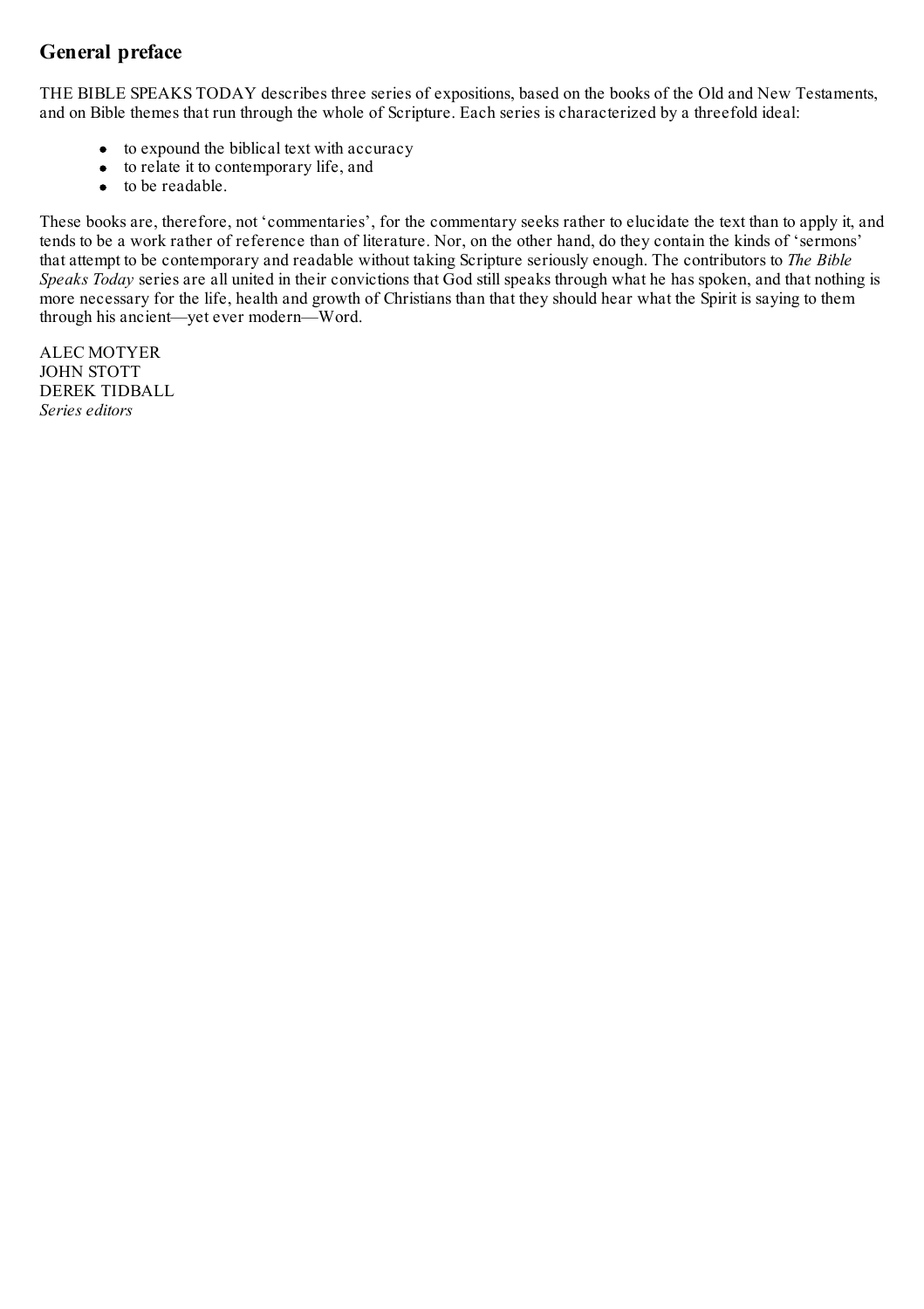## **Author's preface**

This is the day of the mega-commentary. Two massive studies on 2 Corinthians have recently appeared—Ralph Martin's and Victor Furnish's in the *Word* and *Anchor Bible* series, respectively. The strength of such works is their attention to detail and the exhaustive research into the meaning of the text, the cultural background of the times and the views of other commentators over the centuries. But there is a weakness inherent in these great works, despite the best efforts of the authors and their editors. It is, simply, that these commentaries are *so* large, many, many times larger than Paul's original letter. The result is that, while they are very helpful about details, they are so long that it is very difficult for the reader to stay in touch with the main themes and emphases of the apostle.

It seems to me that Paul envisaged that this letter would be read straight through, not broken up into paragraphs and studied microscopically. Of course the mega-commentaries have their place; but smaller works are also very important. One of the strengths of the *Bible Speaks Today* series is the relative brevity of the exposition it offers. The writer is able to keep the reader's attention focused on the apostle's essential message.

Among the commentaries written prior to this century, those by Calvin and Denney are still very rewarding. More recently, Barrett and Hughes have made distinguished contributions to the 2 Corinthians library—the former strongly historical, the latter powerful theologically. An outstanding brief commentary has been written by Harris.

The writing of this exposition has been a long odyssey for me. Long convinced that the letter was little read *as a whole* by Christians, I began speaking on it at a number of Bible conferences, culminating at the Church Missionary Society Summer School at Katoomba, New South Wales, in 1977. Since then a manuscript has been prepared in several drafts until it has reached this present form. In all this, I have enjoyed the kindly patience of John Stott and of Frank Entwistle from IVP, but above all of my wife Anita and our children David, Peter, Anne and Sarah.

2 Corinthians is great biblical literature. It depicts a powerful debate between Paul on the one hand and, on the other, the alliance between his shadowy opponents who had recently come to Corinth and the local church members who supported them. It is a fascinating record of that conflict. Above all, however, the letter is important for its magnificent theological message that the power of God is brought to bear on man, not in man's power, but in his weakness. My prayer is that my exposition will allow that message to be clearly heard.

PAUL BARNETT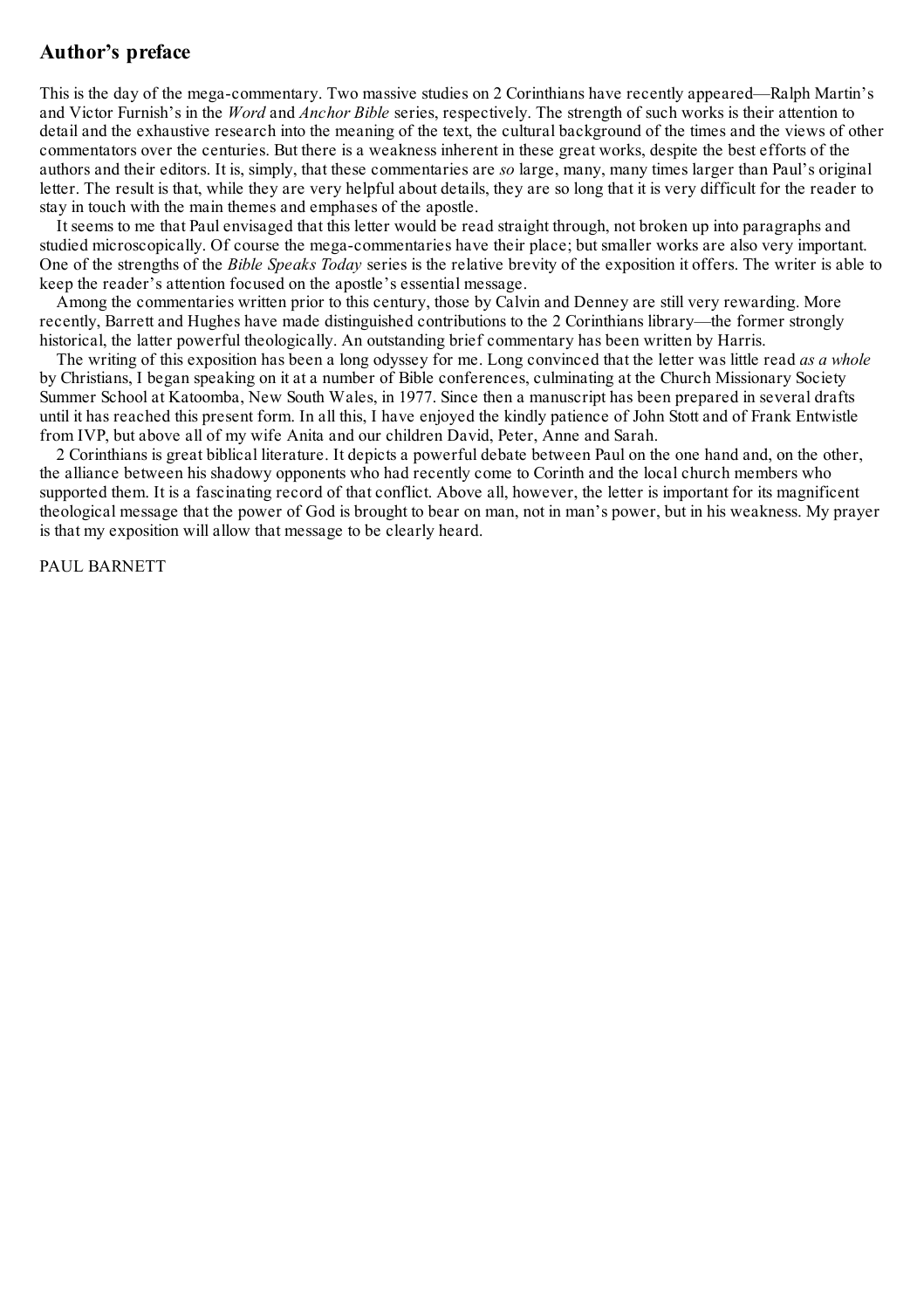## **Chief abbreviations**

| AV                    | The Authorized (King James) Version of the Bible, 1611.                                          |
|-----------------------|--------------------------------------------------------------------------------------------------|
| <b>B</b> arrett       | C. K. Barrett, The Second Epistle to the Corinthians (A. & C. Black,<br>1973)                    |
| Calvin                | John Calvin, <i>Calvin's Commentaries</i> (Associated Publishers and<br>Authors, no date)        |
| Denney                | James Denney, <i>II Corinthians</i> (Hodder and Stoughton, 1894)                                 |
| Eusebius              | Eusebius, The History of the Church (AD 325; translated by G. A.<br>Williamson, Penguin, 2 1965) |
| Furnish               | Victor Furnish, II Corinthians (Anchor Bible, Double-day, 1984)                                  |
| Goudge                | H. L. Goudge, The Second Epistle to the Corinthians (Westminster<br>Commentaries, Methuen, 1927) |
| Harris                | Murray Harris, The Expositor's Bible Commentary, vol. 10 (ed. F.<br>Gaebelein; Zondervan, 1976)  |
| Hughes                | Philip Hughes, Paul's Second Letter to the Corinthians (Marshall,<br>Morgan and Scott, 1962)     |
| <i>JSNT</i>           | Journal for the Study of the New Testament                                                       |
| <b>LXX</b>            | The Old Testament in Greek according to the Septuagint, 3rd century<br>BC                        |
| <b>NASB</b>           | The New American Standard Bible (1963)                                                           |
| <b>NIV</b>            | The New International Version of the Bible (1973, 1978, 1984)                                    |
| Nov. Test.            | Novum Testamentum                                                                                |
| <b>NTS</b>            | New Testament Studies                                                                            |
| <b>RSV</b>            | The Revised Standard Version of the Bible (NT 1946, 2 1971, OT                                   |
|                       | 1952)                                                                                            |
| R <sub>V</sub>        | The Revised Version of the Bible (NT 1881; OT 1885)                                              |
| <b>TDNT</b>           | Theological Dictionary of the New Testament, ed. G. W. Bromiley, 10<br>vols. (Eerdmans, 1964-76) |
| Commentary references |                                                                                                  |

are *ad loc*.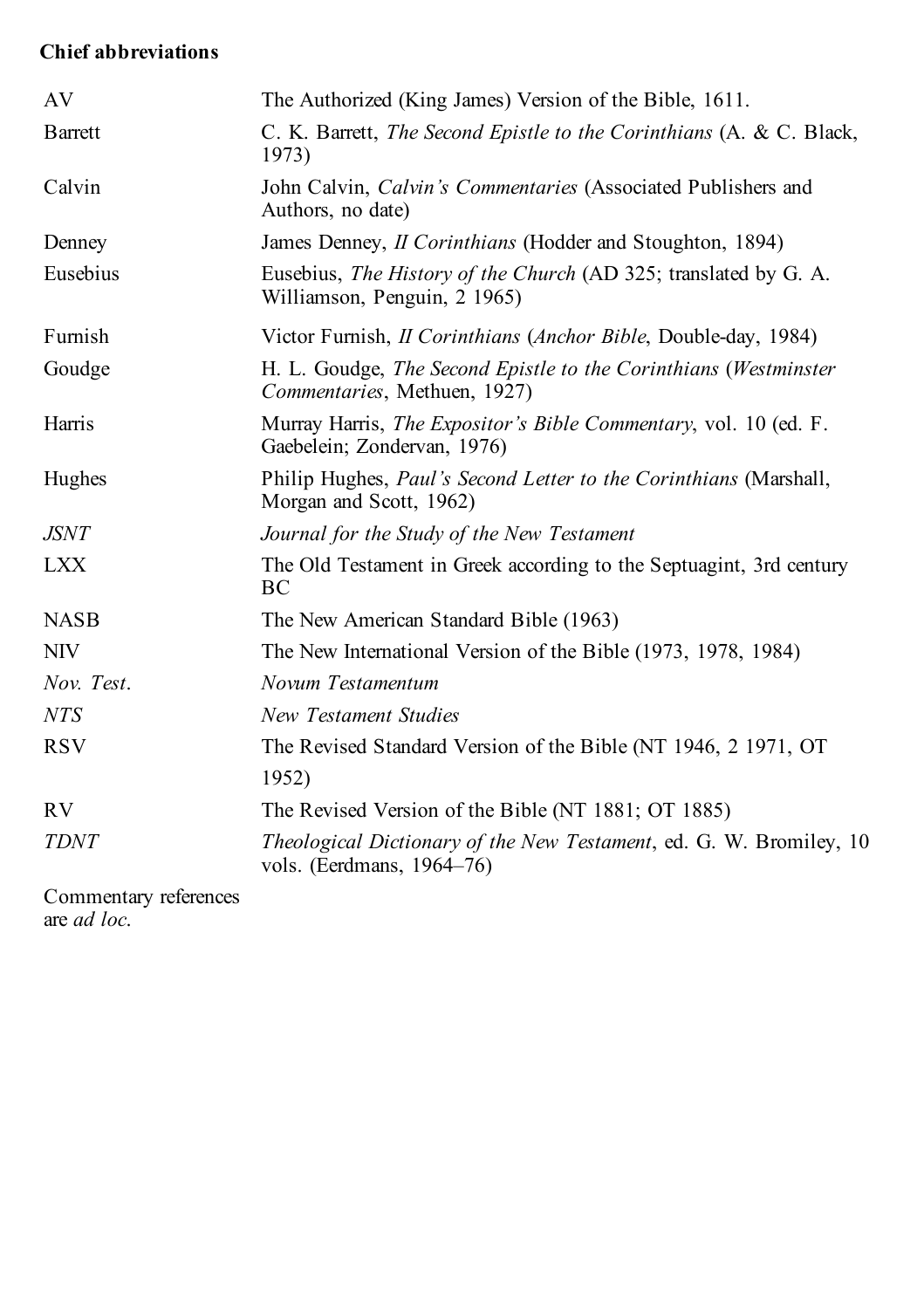### **Introduction**

#### **1. Paul and the Corinthians**

#### *a. Paul's visits and letters to Corinth*

Paul's relationships with the Corinthians span a seven-year period. In ad 50–52 he spent a year and a half in Corinth establishing the church. Some time in 55 or 56 he made a second visit (2 Cor. 13:2), what he calls a 'painful visit' (2:1), to deal with an emergency disciplinary problem in the church. In 56 or 57 he came to Corinth for the third time (13:1) and

stayed for three months before taking his leave of them.  $\frac{1}{2}$ 

Paul wrote 2 Corinthians from Macedonia in the north of Greece after his second visit to Corinth, to prepare the church for his third, final visit. Paul had decided to phase himself out of his ministry to the provinces surrounding the Aegean Sea

(Asia, Macedonia, Achaia) and to establish a new work in Spain, at the western extremity of the Empire.  $\angle$  This letter and Paul's proposed farewell visit, therefore, must be seen within the apostle's wider missionary plans.

#### *b. Differences in style between 1 and 2 Corinthians*

Of the churches founded by Paul, the Corinthian church proved to be the most demanding. Their problems, both among themselves and in their relations with him, caused him to write not only the two lengthy letters we have, but also two others

which have not survived—one written before, the other after, our 1 Corinthians.

There are major differences of emotional tone between the two surviving letters of Paul to the Corinthians. The first indicates major problems of behaviour (*e.g*. divisions, slack moral standards, lawsuits, unkindness to the poorer or lessgifted members) and of doctrine (*e.g*. doubts about the coming resurrection of believers). There is evidence that the

believers questioned Paul's abilities and authority.  $\frac{4}{3}$  Nevertheless the apostle writes objectively, confidently  $\frac{3}{2}$  and with his emotions well controlled throughout.

The second letter, however, is less well arranged than the first, and, moreover, reveals a range of emotional extremes in the author. On the one hand he is overjoyed and has confidence and pride in the Corinthians (7:4), while on the other, he is deeply hurt that they are withholding their affection from him  $(6.12)$  and that they have to 'put up' with him  $(11.1)$ . Moreover, they have been ready to believe a whole range of criticisms against him—of being worldly and irresolute (1:17), of moral cowardice in writing instead of coming (1:23), of his lack of inner strength (4:16), of being demoralized and theologically deviant  $(4:2)$ , of being an imposter  $(6:8)$ , of being corrupt and exploitative  $(7:2)$ , of not being a true minister of Christ (10.7), of being weak in speech when present and powerful only by letter, when absent (10:1, 10; 11:6, 21), of being a fool, even mad (11:1, 16, 23), of breaching convention or of craftiness in declining their financial support (11:7; 12:13–16), and of lacking mystical and miraculous credentials of ministry (12:1, 11–12). Throughout this letter Paul is forced to defend his doctrines, his ministry and his character. He expresses sorrow that the Corinthians do not reciprocate the love he had for them (6:11–13) and that they do not acknowledge the genuineness of his apostleship and what, under God, has been achieved by him among them (3:1–3; 12:11–13).

Nevertheless, despite the emotions he displays, the letter ends in a strong and confident way, evidence perhaps of Paul's God-given resilience.

#### *c. Why were the Corinthians unhappy with Paul?*

What, then, had occurred between the two letters to explain their differing characters and, in particular, to account for the battery of complaints and accusations which Paul now faced? Broadly speaking, there are two factors which contributed to the Corinthians' unhappiness with the apostle, as reflected in his second letter to them.

First, there were what we might call residual cultural problems. It is evident that Paul's relationships with these southern Greeks had been strained for some time. The first letter, written about two years earlier than the second (*i.e*. in about 54 or 55) reveals that not all the Corinthians acknowledged Paul's authority as an apostle, some preferring the ministry of

Apollos, others the ministry of Cephas (Peter), both of whom had visited Corinth more recently than Paul.  $\frac{6}{10}$  Jewish members would have been attracted to Cephas, a Palestinian Jew who had been a leading disciple among the original followers of Jesus. Educated Greek members, on the other hand, would probably have been drawn to the gifted orator Apollos, an Alexandrian Jew.  $\frac{7}{10}$  To the latter group, fascinated as they were by intellectualism and sophisticated

discourse, Paul, the manual worker with amateurish speaking abilities, would have appeared singularly unimpressive in an age in which rhetoric and oratory were highly valued. Not least offensive to this group was Paul's utterly perverse refusal to accept money from them in patronage of his ministry, though he was not above accepting money from the rustic northerners in Macedonia (11:7–9). Moreover, his insistence on disciplinary action against wayward members still caught in (pagan) temple worship or fornication was, many of them would have felt, over-zealous. That Paul in his second

letter  $8$  as well as in his first continued to admonish the Corinthians about idolatry and immorality indicated that these were ongoing, unresolved problems among them. It is clear that some at least of the criticisms against Paul, which are so evident in the second letter, had their origins in his earlier relationships with them.

The second and major source of criticism of Paul arose, apparently, from the recent arrival of certain Jewish 'ministers' or 'apostles' (as they called themselves; 11:13, 23), whom, however, Paul does not name or identify. These newcomers were seeking to persuade the Corinthian church that Paul's theology was in error and, specifically, that the covenant of Moses was still in force. They argued for their legitimacy as ministers on the grounds of mystic and paranormal abilities, claiming that Paul lacked these superior gifts and, moreover, that he was personally and morally deficient in many ways. The coming of these 'apostles' may have heightened some of the long-standing Corinthian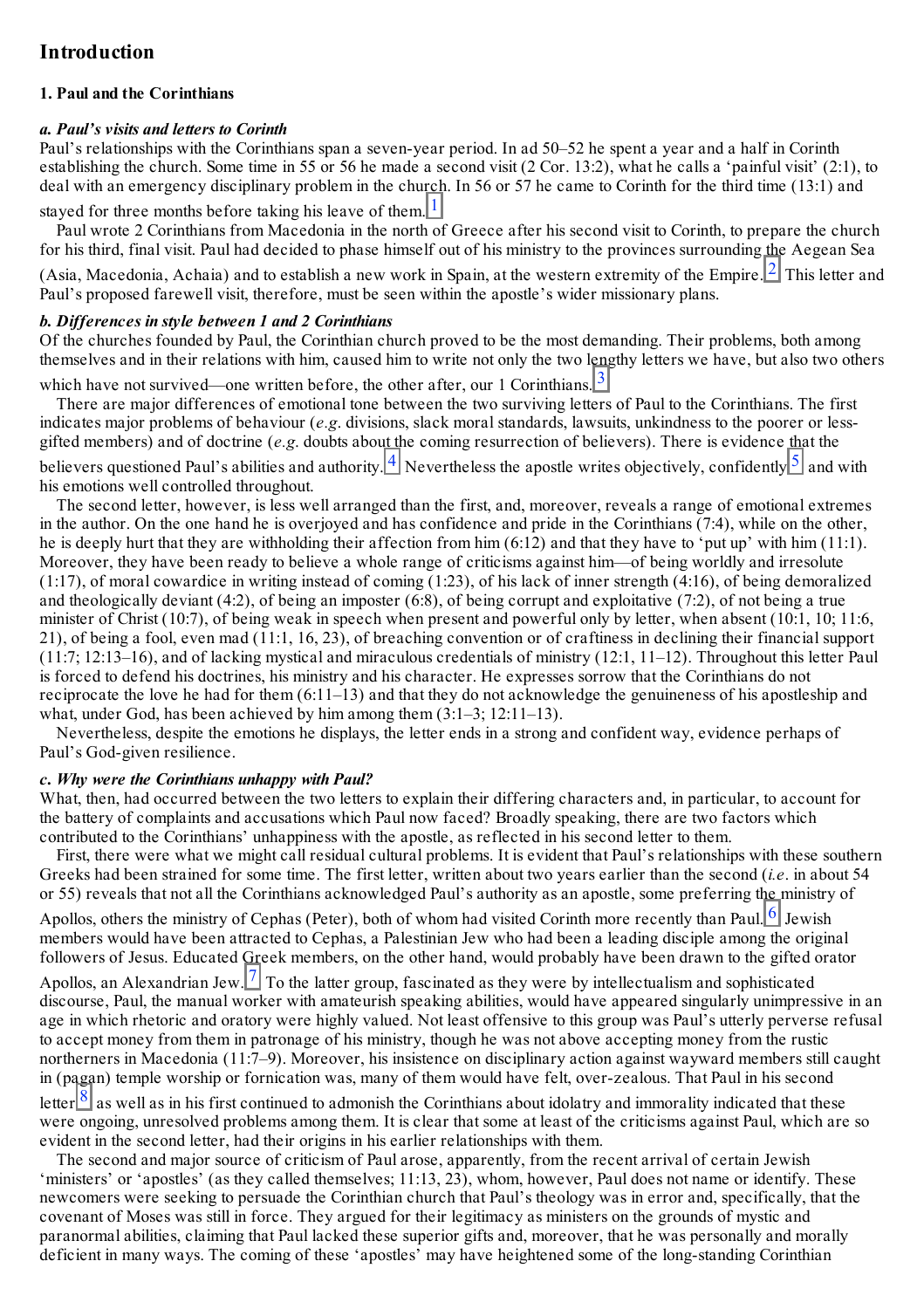criticisms of Paul as well as creating new complaints. Unquestionably the arrival of these intruding 'ministers' and their campaign against Paul's doctrines and character are the chief reason for the difference in emotional tone evident between the first and second letters.

2 Corinthians, then, was written to prepare the way for Paul's pending farewell visit to them. In it he attempts to explain why he deferred the third visit and wrote to them instead (chapters 1–2), expressing joy, nevertheless, that the moral problem which necessitated the second, painful visit and the (now lost) 'sorrowful' letter has been resolved (chapter 7). Further, in writing to them he urges that the collection of money for the Jerusalem church, which had lapsed, be revived and completed before his arrival (chapters 8–9). The major part of the letter, however, is devoted to his answer to these recently arrived 'apostles'—to their 'different gospel' (chapters 3–6) and to their assault on his character (chapters 10– 13).

#### **2. The importance of 2 Corinthians for Christian belief**

Despite the structural uneveness of the letter and its emotional extremes, 2 Corinthians makes a magnificent and abiding contribution to our understanding of Christianity, in the following teachings.

*a*. God has proved faithful in keeping his ancient promises by his recently inaugurated *new* covenant of Christ and the Spirit (1:18–20; 3:3–6, 14–18). Moreover, God faithfully delivers and holds on to those who belong to Christ (1:3–11, 22;  $4.7 - 9.76$ 

*b*. The new covenant, based as it is on the graciousness of God (6:1), has now surpassed and replaced the old covenant (3:7–11). It powerfully meets man's needs at his points of greatest weakness—in his aging and death (4:16–5:10) and in his alienation from God due to sin  $(5:14–21)$ .

*c*. Christ is the pre-existent Son of God  $(1:19; 8:9)$ , the image of God  $(4:4)$ , the Lord  $(4:5)$ , the judge of all  $(5:10)$ , the sinless one who died as substitute and representative for all people, God reconciling the world to himself through him (5:14–21). 2 Corinthians contains Paul's most comprehensive statement about the death of Christ (5:14–21).

*d*. Genuineness of New Testament ministry is not established by 'letters of recommendation' or by a would-be minister's mystical or miraculous powers, but by his faithfulness in persuading and his effectiveness in converting people to the Christian faith (5:11–12; 3:2–3: 10–7). The very existence of the Corinthian congregation was Christ's living letter of recommendation of Paul's ministry (3:2–3). The pattern and measure of the minister's lifestyle is the sacrifice of Christ (4:10–15; 6:1–10; 11:21–33). Establishing true criteria for genuine Christian ministry is one of the major contributions of this letter.

*e*. The 'word of God', the gospel, has a definable, limited content which neither ministers nor anybody else may add to or subtract from (4:2; 11:4). This gospel is exceedingly powerful in bringing rebellious humans under the rule of God (4:6;  $10:4-5$ ).

*f*. Paul was, both in person and through his writings, the apostle of Christ to the Gentiles. The risen Lord gave Paul this 'authority' in his historic commissioning of him on the road to Damascus (10:8; 13:10), and it is still exercised to subsequent generations through his letters, which now form part of the canon of Scripture. This letter is very important because it is Paul's major defence of his apostleship to his detractors—both ancient and modern. In it Paul answers the perennial question why he should be regarded as having authority over churches and Christians.

*g*. Christian giving and serving arise out of and are in response to the graciousness of God displayed towards and in us. Cheerful and generous giving, in all its forms, brings a harvest of great enrichment to the givers (chapters 8–9).

It is significant that Paul's expression of these teachings in this letter was inspired by the personal crisis he underwent during his rebuttal suffered on his second visit to Corinth  $(2:1-4, 9)$ , his desperate escape from Ephesus  $(1:8-11)$  and his deep anxiety for the Corinthians experienced at Troas and Macedonia (2:13; 7:5–6). It is no exaggeration to say that the coming of these 'apostles' to Corinth with their 'different gospel' and their 'other Jesus', accompanied as it was by a massive assault on the integrity of Paul, could easily have spelt the end of Pauline Christianity there. That it survived and continued is probably due, in no small part, to this powerful letter.

#### **3. Difficulties for the modern reader**

Modern readers face two problems as they grapple with letters like 2 Corinthians. On the one hand we today are limited in our understanding of everyday life in a city like Corinth 2,000 years ago. With this in mind, for example, we do well to familiarize ourselves with its unique geographical position, located as it was on a narrow isthmus which was happily placed to catch the east-west sea trade and the north-south land traffic. The Roman writer Strabo described Corinth as 'always great and wealthy'. The city is estimated by some moderns at approximately 750,000 people (comparable with Adelaide or San Francisco). The interested reader is referred to the introductions to the standard scholarly commentaries for more background information about Corinth. As we read Paul's letters to these people it is worth asking ourselves: Were the Corinthians urban or rural, rich or poor, educated or uneducated, young or old, Jewish or Gentile? While our understanding of Paul's original readers must remain incomplete, much labour has been devoted to answering these and related questions. Through modern sociologically based studies, we know, for example, that the Corinthian Christians were predominately middle-class, literate city dwellers, though with numbers of poorer members as well as slaves. A few members were drawn from the upper socio-economic echelons of Achaian society. There were Jews as well as Gentiles within the congregation. $\boxed{9}$ 

The other, possibly greater, problem we face is that our only knowledge of the problems in Corinth is Paul's letter, which is written to counteract the problems as he saw them. Unfortunately he does not name or identify the 'wrongdoer',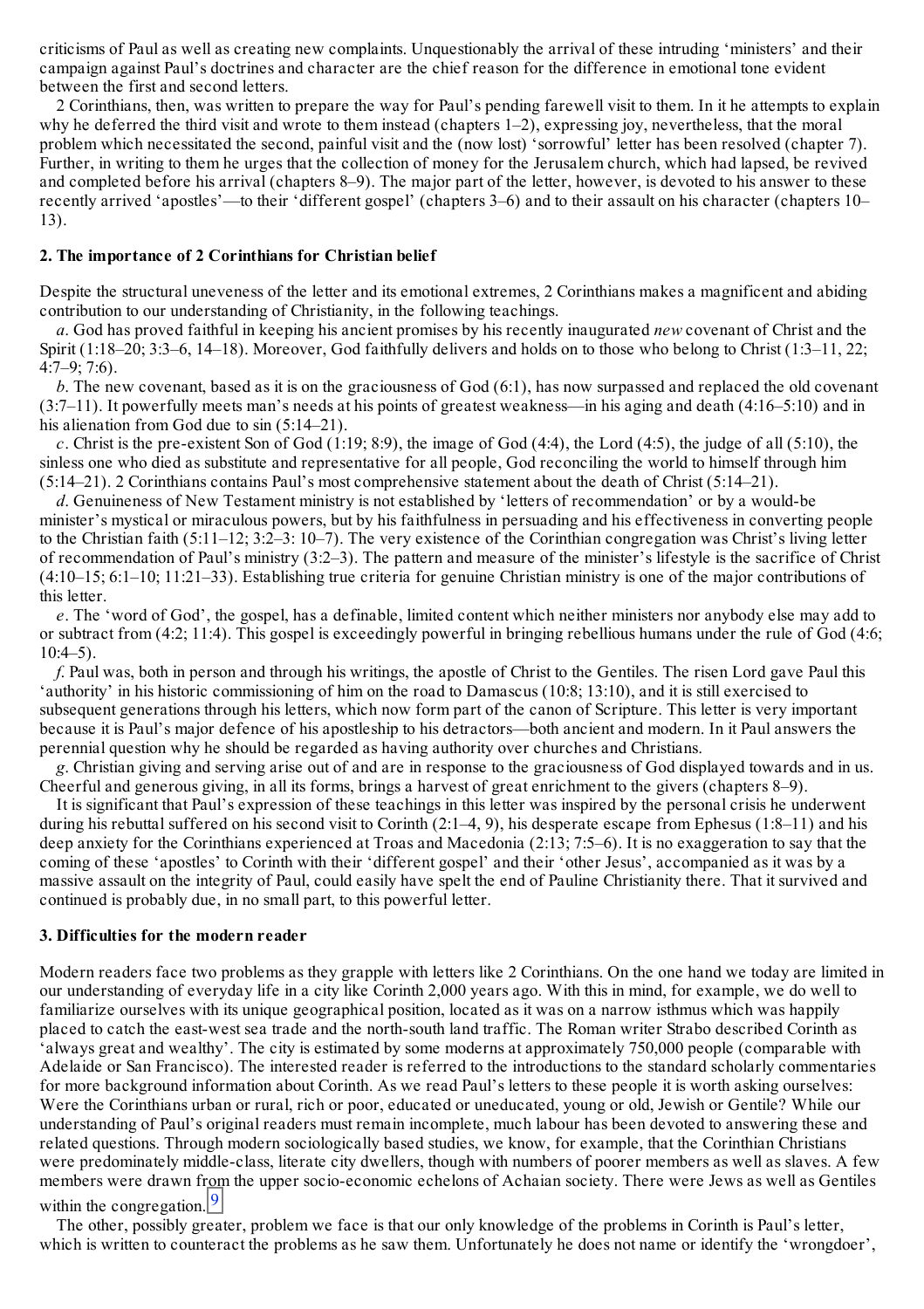the injured party (7:12), the unnamed critic  $(10:7–11)$  or the newly arrived 'apostles'  $(11:13)$ . We can only guess at the numbers and alignments of those who supported and those who opposed Paul.

The identity of the newcomers remains one of the great unsolved (and unsolvable?) mysteries of the New Testament. The data from the letter, when analysed, suggests a profile which is difficult to imagine. Clearly they are 'Hebrews ... Israelites ... Abraham's descendants' (11:22), which suggests that, like Paul,  $\frac{10}{10}$  they are Jews with roots deep within Judaism. That they are 'servants of righteousness' (11:15) suggests service of the Jewish law and of Pharisaism. Once again Paul comes to mind when he writes of himself that 'as for legalistic righteousness' he was 'faultless'.  $[11]$  His insistence that the glory of Moses is now outshone appears to be in rebuttal of the newcomers' promotion of the Mosaic covenant (3:7–17). Their missionary labours, he implied, were a (Jewish) intrusion into his (Gentile) sphere of ministry and therefore in breach of the missionary concordat at Jerusalem a decade earlier, which allocated to Paul the apostolate to the Gentiles. This side of their profile is not too difficult to comprehend, given what we know of the Judaizing, anti-Pauline mission reflected in the letter to the Galatians. Barrett's description of them as 'Jews, Jerusalem Jews, Judaizing Jews' seems accurate and appropriate.  $\frac{12}{2}$  Even their paranormal, ecstatic and mystic qualities (5:11–13; 12:1–6, 12) are quite capable of being located within a Jewish framework.  $|13|$ 



The problem with identifying these 'ministers' lies in their ready welcome in Corinth, in particular by those who valued rhetoric and speech, the very people who were so critical of Paul for his deficiencies in this area (10:7–11). How was it possible that these 'Hebrews' were so well received by (at least some of) the educated Greek members of the Corinthian church? If these new ministers were Aramaic-speaking 'Hebrews', why does Paul need to engage in *Greek* rhetorical practices of 'comparison' and 'boasting' which are so dominant in chapters 10–11? The difficulty of the newcomers' identity—and this is reflected in the scholars' failure to reach a consensus—is that some of the data suggest they are Jews while other data suggest they were of Greek culture and origin.

Two comments may be made about this problem. First, it must not be assumed that being 'Hebrews … Israelites … Abraham's descendants', demands that they spoke only in Aramaic or Hebrew. Once again we are reminded of Paul himself, who, though a 'Hebrew born of Hebrews' and one who spoke Aramaic, 14 was also educated in the Greek language and was a competent writer of that language. It is possible that Paul's deficiencies were related to his

appearance and voice, and perhaps also illness-related. Since Paul's written Greek reveals no small rhetorical ability.  $15$ it is by no means inconceivable that these Palestinian 'apostles' possessed skills of eloquence. Secondly, a close examination of the passages where Paul defends his speech (10:7–11; 11:5–6) suggests that Paul may be answering longterm, indigenous Corinthian criticisms rather than responding to comments that his rhetoric is inferior to the newcomers'. In fact the problem seems to lie with the unnamed Corinthian critic of Paul who is confident that he is Christ's minister, who complains that Paul's 'letters are weighty and forceful, but in person he is unimpressive and his speaking amounts to nothing', and who objects that Paul fails to act when present with them, being powerful only by letter from a distance (10:7–11). This person, and others with him, may have expressed this criticism of Paul for some time. The arrival of the newcomers, with their mystical gifts, may have provoked further opposition of Paul from sections of the Corinthian church who were already critical of him.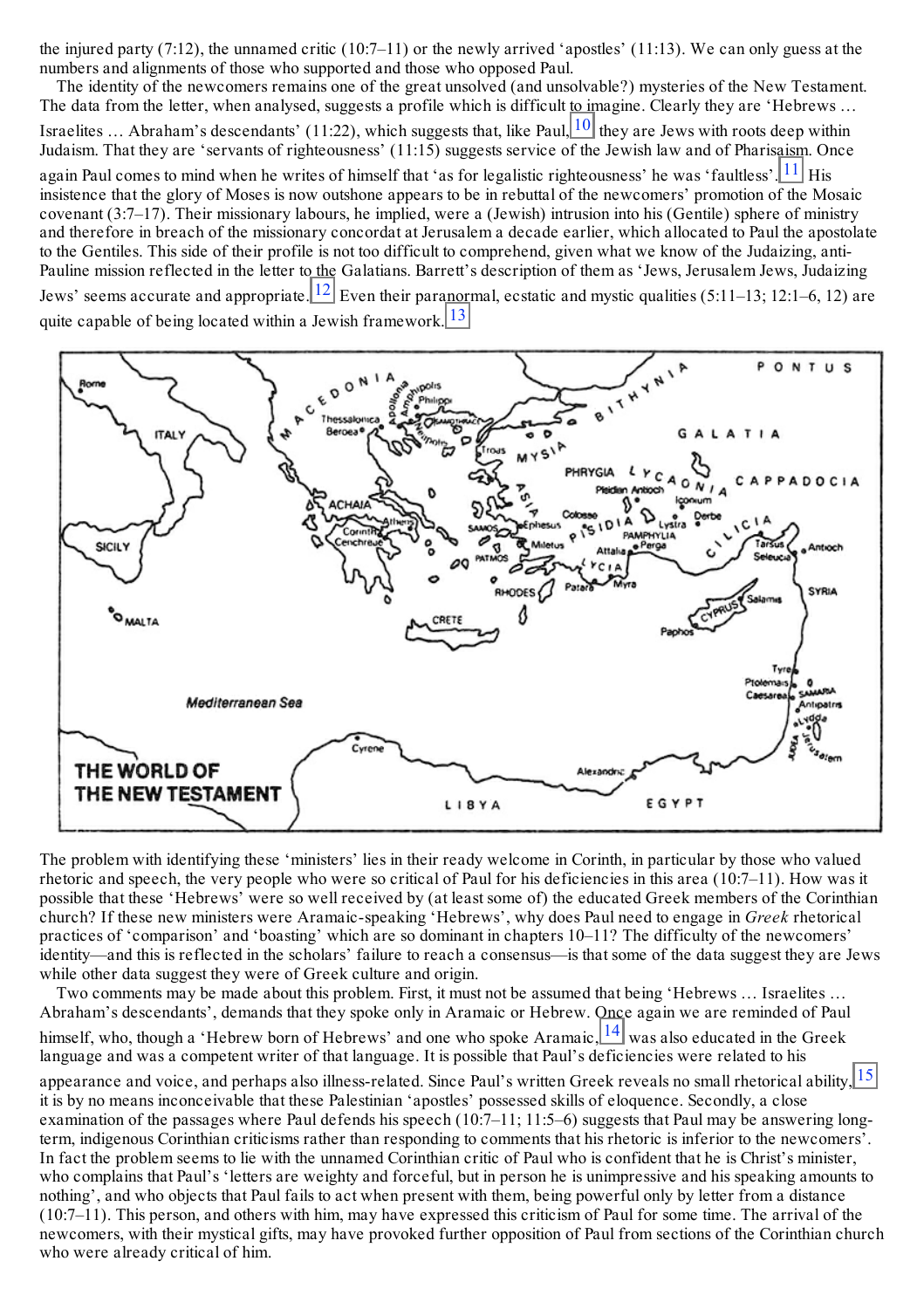Paul writes of 'super-apostles' (11:5; 12:11) and 'false apostles … masquerading as apostles of Christ' (11:13). Are these one and the same or are they different? While many suggest that the 'super-apostles' were *the* apostles, leaders of the Jerusalem church like James and Peter, this seems unlikely. The context identifies the 'super-apostles' (11:5) as those who have come to Corinth proclaiming 'another Jesus' and 'a different gospel'. In 1 Corinthians 15:11 Paul is emphatic that he and the apostles proclaim the *same* gospel. It seems better to say that the 'super-apostles' were, in fact, the 'false apostles'.  $|16|$ 

What, then, was the mission of these newcomers in Corinth? These 'apostles' do not appear to be promoting the circumcision of the Gentiles, as the Judaizers had done ten years earlier, reflected in Galatians. 2 Corinthians does not refer to the Gentile-circumcision dispute. As I have suggested elsewhere, theirs may have been a two-pronged mission,

directed on the one hand to Jews and on the other to Gentiles.  $17$  The complaint made against Paul in Jerusalem was that he told Jews to abandon Moses, the circumcising of their children and the Jewish customs, and that he did not impose the

Jerusalem decree requiring Gentiles to desist from idol-sacrificed meat and eat only kosher-butchered meat.<sup>[18]</sup> Ouite possibly these carefully phrased criticisms of Paul in Jerusalem represented the main elements of the Judaizing anti-Pauline agenda. On this theory these 'apostles' sought to maintain Jewish Christians in Corinth within the Mosaic covenant and to bring Gentile Christians under the requirements of the Jerusalem decree. These are some of the difficulties for the modern reader. Nevertheless, despite such gaps in our knowledge, the message of the greater part of the letter is clear enough.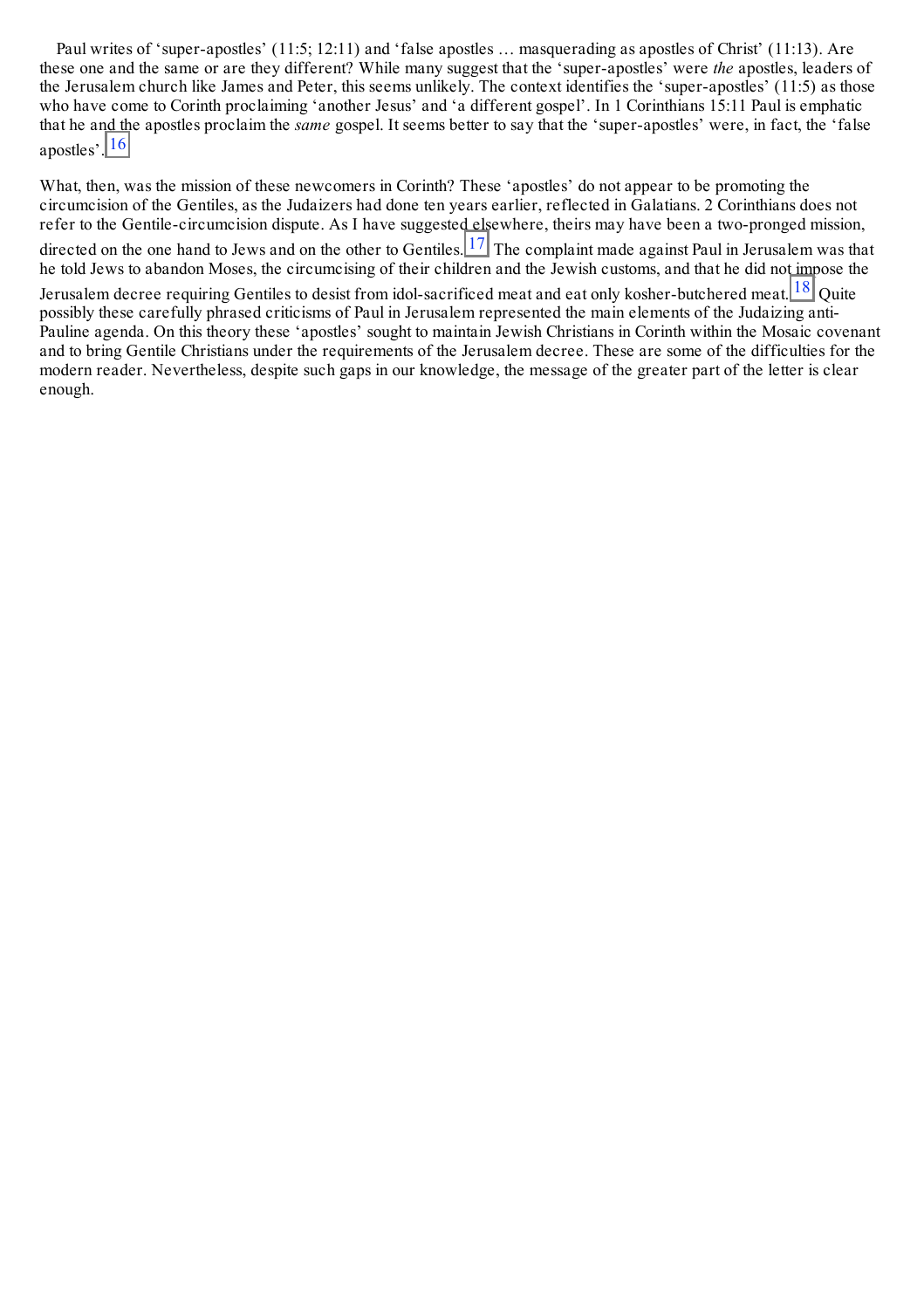## **I. Explanations: why Paul wrote instead of coming (1:1–2:13)**

## **1. God and Paul (1:1–11)**

Events of deep distress to Paul form the immediate background to the second letter to the Corinthians. Corinth and Ephesus, centres to which important missionary labour had been devoted, had become focal points of profound personal difficulty for him. At Corinth he, their father in the faith, had been rebuffed and criticized. In Ephesus a city-wide riot had occurred over his ministry so that it was no longer safe to remain there. Unwelcome in the one and endangered in the other, he went to Macedonia where he began to write his letter. First he greeted his readers and praised God for comforting him in his recent sufferings. Then he proceeded to tell them what had happened since his 'painful' visit to Corinth and to explain why he was writing instead of returning immediately. As in his other letters Paul introduced near the beginning what would be a major theme throughout, in this case his experience of suffering.

#### **1. The apostle to the church (1:1a)**

By his opening words, *Paul, an apostle ... by the will of God*, <sup>1</sup> Paul pointedly reminds the Corinthians, some of whom were questioning his authority, that he is not an apostle by self-appointment but *by the will of God*. From their point of view he had been but one of a number of notable ministers who had visited Corinth. Apollos and Cephas (= Peter), perhaps in their own ways more impressive than Paul, had been in Corinth more recently and had created, no doubt unintentionally, their own factions within the church. $\boxed{2}$  Even more recently a group of ministers had arrived whom Paul neither names nor identifies, but who had actively opposed his teaching and influence among the Corinthians.<sup>[3]</sup> Understandably some of the Corinthians were wondering why Paul thought his relationship with them was special. For his part Paul based his claim to be an apostle on the Damascus Road event when the risen Christ appeared and

instructed him: 'I will send (*apostello*) you ... to the Gentiles.'<sup>[4]</sup> Fundamental to Paul's ministry, therefore, was the 'revelation' (*apokalypsis*) of God, received near Damascus, that Jesus the Son of God had commissioned him to evangelize the Gentiles.  $\geq$  Paul's complete loyalty to Christian ministry over many years, even though he had been a leading persecutor of the church, led the 'pillar' apostles James, Cephas and John, at a meeting in Jerusalem, to recognize, formally, that Paul 'had been entrusted (*i.e*. by God) with the gospel to the uncircumcised … an apostolate (*apostol* $\vec{e}$ ) to the Gentiles'.  $\frac{6}{2}$  Paul's sphere of ministry among the Gentiles, and therefore among the Corinthians, was assigned to him by God (10:13). His right to exercise a ministry among them, both by letter and by physical presence, was not based on empty demand but arose out of the 'authority the Lord gave us for building … up' the Corinthians (10:8;

13:10). Paul, therefore, was *an apostle ... by the will of God*, as he often stated.<sup>7</sup>

At the beginning of the letter Paul is establishing his apostleship as a point of contrast with these newly arrived ministers who, apparently, also presented themselves as 'apostles' (11:13). They based their claim on 'letters of recommendation' (3:1) as demonstrated by supposedly 'superior' displays of gifts, superior, that is, to Paul's gifts (11:5–6; 12:11–12). Paul described them as 'false apostles (*pseudapostoloi*) masquerading as apostles of Christ' (11:13). The opening words of this letter indicate Paul's concern to impress upon the Corinthians his credentials as a genuine apostle of Christ. It is striking that while the *basis* of Paul's apostleship was Christ's Damascus Road call, the *evidence* he gives in support relates to his lifestyle—a lifestyle characterized by the sacrifice of Christ expressed in apostolic ministry. Although he could point to the existence of the Corinthian church as a 'letter of recommendation' and refer minimally to mystical and miraculous

elements in his ministry,  $8$  his chief self-characterization was in a life of hardship, conflict and weakness as the bearer of the word of God focused on the death and resurrection of Jesus. While the source of Paul's authority was Christ, his authority was attested not by marvels or mysteries but, as Barrett helpfully puts it, 'in the pattern of death and resurrection stamped upon his own life and work'. Sacrifice and self-giving were for Paul, as they remain for us, indispensable evidence of genuineness as Christian believers.

This letter also comes from Paul's colleague Timothy who is, by contrast, referred to as *our* (lit. 'the') *brother*, or fellow Christian. This should remind us that, although Timothy was a missionary and a Christian leader, he was not an apostle of Christ. Although there may be no harm in using the word 'apostle' metaphorically of certain Christian leaders today, it is unhelpful to use the word in a theological sense apart from those to whom it is applied in the New Testament. Some ministers today, like Paul's opponents in Corinth, also call themselves 'apostles' to reinforce their authority over churches. It is preferable to limit the use of the word 'apostle' to *the* apostles within the apostolic age.

#### **2. The church of God (1:1b)**

What would the Corinthians have understood Paul to mean when he addressed them as *the church*? For many today the word means either a religious building or Christianity as an institution. Paul's readers, however, would have understood *church* (*ekklēsia*) as an everyday term for a gathering of people or, more technically, for an official assembly such as a parliament or court. Both meanings can be illustrated from Acts 19, where on the one hand there is reference to an assembly' of the people of Ephesus (verse 41), and on the other to the 'legal assembly' of the city council (verse 39). Clearly the Corinthians would have read Paul's words as being directed to the 'gathering' or 'assembly' of Christians in Corinth.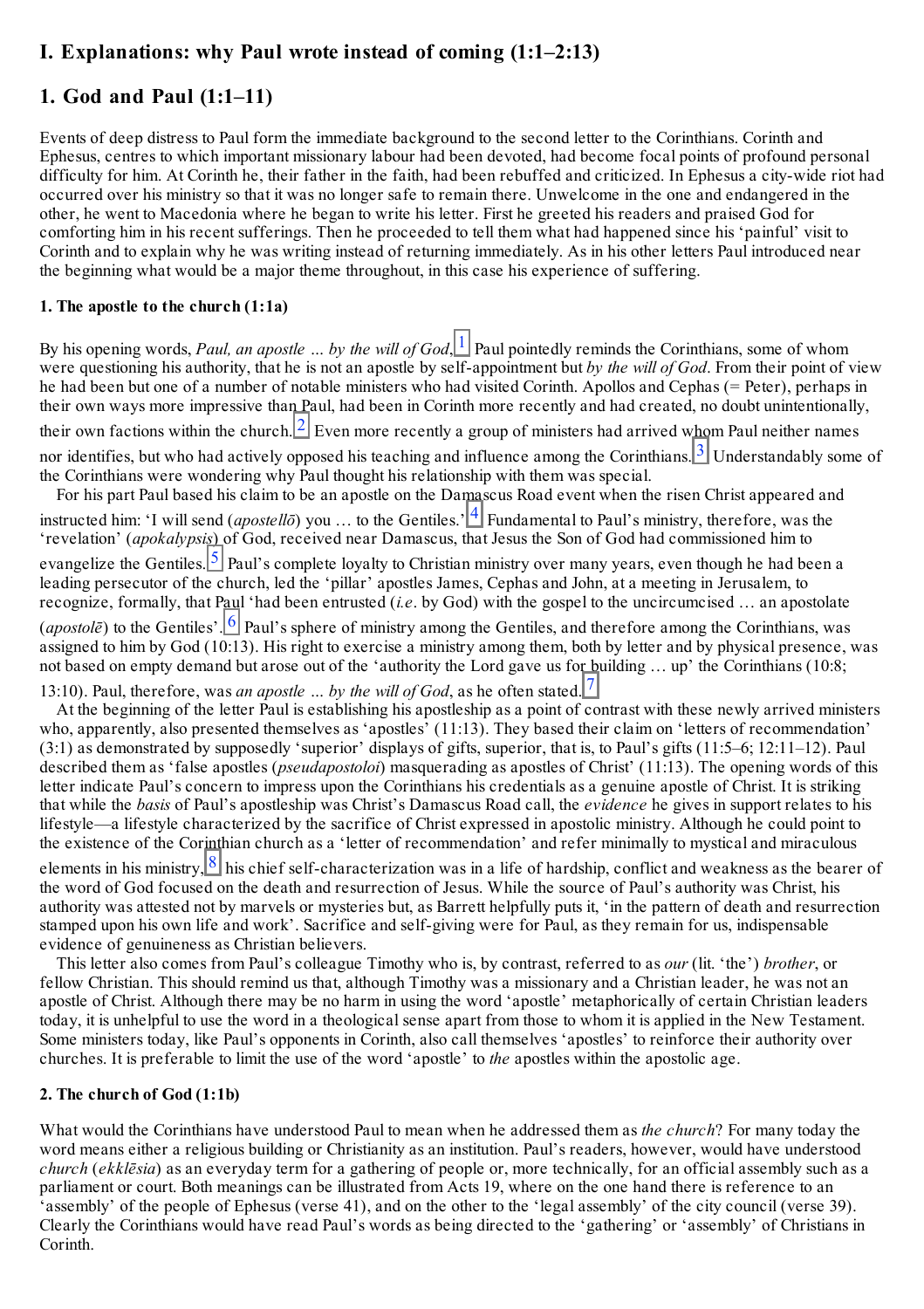But what did Paul mean? The word *ekklēsia* occurred frequently in the Greek Old Testament, the Septuagint, Paul usually quoted. There it was used of great 'gatherings' of the people of God, for example when 'all the tribes of Israel stood before the Lord in the assembly (*ekklēsia*) of the people of God'. 10 As the people of Israel met, it was in the awareness that they 'stood before the Lord'. Similarly, King David addressed Solomon with the words: 'I charge you before the whole assembly (*ekklēsia*) of the Lord, and in the audience of our God.' 11 In the New Testament Stephen spoke of God's gathered people as 'the congregation (*ekklēsia*) in the desert' for whose sake Moses received 'living words' from the angel of God.  $\frac{12}{12}$  In addressing them as 'the church of God' Paul meant the Corinthian believers to understand that in their gathering together they were all that the gathered tribes of Israel had been—the church of God, no less. If to us *church* means a religious building or institution and to the Corinthians it simply meant an assembly of any kind, to Paul it meant specifically 'an assembly' of God's people in God's presence to hear God's word.

It may be observed that the substance of this letter is encapsulated within the first verse: 'the apostle … to the church'. Here on the one hand is the church; here on the other is the apostle who now addresses it. The question is: Will the church at Corinth submit to the authority of the apostle Paul? There is no doubt that Paul claimed such authority, $\lfloor \frac{13}{3} \rfloor$  and it seems that the Corinthians ultimately followed Paul, not the intruding ministers. The very survival of his letters is evidence of that.

The question for the next generation of Corinthian Christians, and indeed for us today, is: Are Paul's letters authoritative outside the immediate period in which he lived and wrote? Are they 'Scripture' for us? Was he right in claiming this authority?

Let me suggest two reasons for accepting Paul's authority today. First, he did not write his letters merely for the immediate circumstances of the addressees. He directed that his letters were to be read in churches other than those to whom they were addressed.  $\lfloor 14 \rfloor$  The formal and weighty nature of Paul's letters suggests that he expected them to benefit readers beyond the immediate recipient group. Secondly, Paul's Christ-given authority over the Gentiles existed as much in physical absence through his letters as in physical presence through his **preaching.**  $\frac{15}{5}$  There can be no doubt that the original apostles regarded Paul as an apostle and his writings as Scripture.  $\frac{16}{16}$  From post-apostolic times his letters were recognized in the churches as part of the canon of Scripture, alongside the four gospels and the Old Testament. While in these distant times his intention is not always clear to us, we are no more free now than the Corinthians were then to behave and do as we choose. The writings of Paul, then, declare a gospel to be believed and yield principles of behaviour to be followed in both the first and the twentieth century.

In addressing his readers as *saints* Paul does not imply that they were exceptionally heroic or devout, as we infer from the word, but rather that they were, in God's eyes, his 'holy people'.  $\frac{17}{17}$  The Bible speaks of 'saints' as quite ordinary people whom God graciously regards as special to him through their faith-commitment to his Son Jesus. Moreover, God not only treats believers as holy, he actively makes them so by the dynamic presence of the Holy Spirit in the inner

recesses of their lives, conforming them to the pattern of Christ.  $|18|$ 

In addition to the gathered congregation in Corinth, the capital, the letter-writer also greets readers *throughout* (the province of) *Achaia*. While the narrative of the Acts <sup>19</sup> and the two letters provide considerable data about Christianity in

Corinth, knowledge of Christians in the wider province is limited to a few brief references.<sup>[20]</sup> Certainly the Corinthians in themselves were unworthy to be regarded as the *church of God* or as *saints* or 'holy ones'. We have only to consider their

unloving and even immoral behaviour set out in the first letter.  $[21]$  Even more seriously, this present letter shows them to be interested in the 'other' Jesus as presented by the false apostles (11:3–4). Despite this Paul does not disown them as Christians or repudiate their profession of church membership.

Subsequent Christians have not always been as charitable as Paul. There have been many instances where differences over tiny or obscure points of theology have led to bitter division, with one group unchurching the other, in the name of doctrinal purity. The church in Corinth fell far short of the standards of belief and behaviour many since that time have demanded. Nevertheless Paul addresses the Corinthians as *the church of God*, as God's 'holy ones', and teaches and exhorts them to behave as if they were.

#### **3. Paul's prayer (1:2)**

It was a convention in ancient letters for the writer to express pious wishes for the health and well-being of his readers, invoking the names of the gods. Although he observed this practice in the form of his greeting, the apostle introduced the distinctively Christian hope that his readers will enjoy *grace and peace* which come *from God our Father and the Lord Jesus Christ*. Nevertheless, the words used here by Paul do not have any special force in this letter, since they are found in identical form in greetings in six other letters.  $\frac{22}{2}$  In brief, the peace for which Paul prays is that blessed enjoyment of

harmonious fellowship with God our Father enjoyed by those who have taken hold of his *grace* or graciousness shown them in the birth and death of *the Lord Jesus Christ* (8:9; 6:1).

#### **4. Blessed be God (1:3–7)**

If in his opening sentences Paul follows the established letter-writing format, in the next five sentences he observes another convention, also christianized, the Jewish blessing of God. Those who attended the synagogue of that time would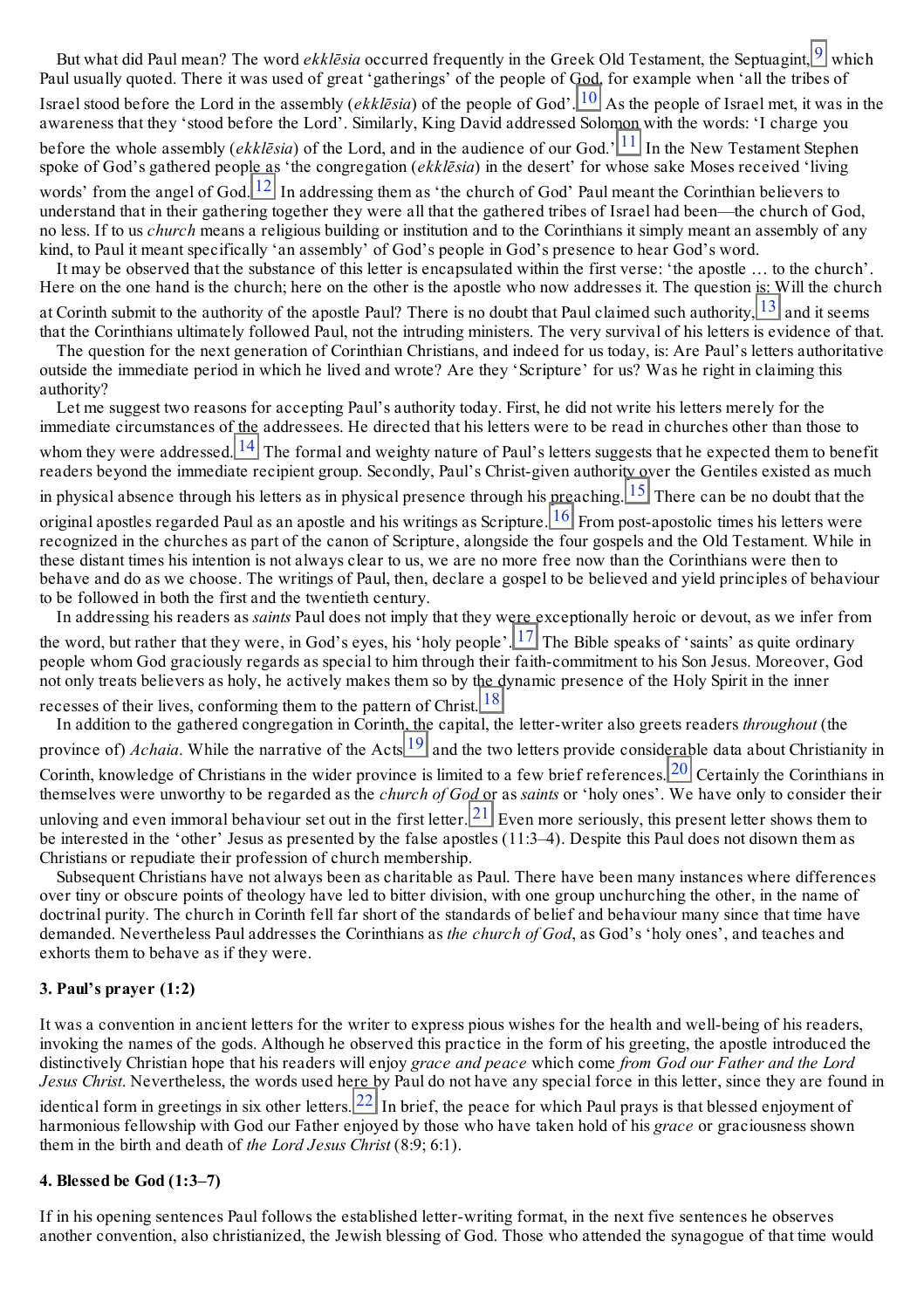pray, 'Blessed art thou, O Lord our God and God of our fathers.'  $|2^3|$  The re-shaping of this prayer, now directed to 'the God and Father of our Lord Jesus Christ', gives some indication of the impact of Jesus as the Son of God on early Jewish

Christian believers like Paul and Peter.  $\frac{24}{1}$  The christianization of both the greeting and blessing as expressions, respectively, of Greek culture and Jewish religion, are evidence for the profound conversion to Christianity of the Hellenistic Jew, Saul of Tarsus. As with so much else in this letter, what he writes here is a direct commentary on his own personal circumstances. In the midst of acute suffering (1:8–9) Paul had experienced the comfort of God, and for this he devoutly declared his blessing on *the Father of compassion and the God of all comfort* (verse 3). He was also locked in a

fierce debate with the Judaizing 'apostles' who proclaimed what Paul calls 'another Jesus'.  $\frac{25}{15}$  It was important for him to establish at the outset that God, the God of the Old Testament and of the Jews, was *the Father of our Lord Jesus Christ* (verse 3). God is to us the Father of Jesus and also '*our* Father' (verse 2). Let those Corinthians who were succumbing to the Judaizing influence understand that God is able to be known as *Father* only as they acknowledge Jesus to be God's Son and their *Lord*. Their understanding of Jesus' relationship with God profoundly affected their own relationship with God. To reject Jesus as Lord would be to repudiate God as Father.

Paul's blessing of God is tightly packed with interlocking ideas, three of which we now examine.

#### *a. Christ's sufferings carry over to us*

In writing *the sufferings of Christ flow over into our lives* (verse 5), Paul is teaching that some kind of solidarity exists between Christ and his people. Jesus foresaw that both he and his followers would suffer. God would 'strike the

shepherd,' he said, 'and the sheep will be scattered.'  $|^{26}$  He was referring not only to the events of the evening of his arrest but also to the scattering of his followers throughout the whole period until his return. Moreover, he taught that he and his followers were one in ministry both received and withheld. Referring to the future withholding of food, clothing and care from his 'brothers' the disciples, he said, 'Whatever you did not do for one of the least of these, you did not do for *me*.'<sup>[27]</sup> Paul had good reason to understand this After Paul had heaped suffering on the believers, the risen Lord asked him, 'Saul, Saul, why do you persecute  $me$ ?'<sup>28</sup> This understanding of the solidarity of Christians with Christ in his suffering is by no means confined to Paul. Peter told his readers in Asia Minor to 'rejoice … as you participate in the sufferings of Christ'.  $\frac{29}{2}$  The messianic age began with the coming of Jesus; but it is an age marked by sufferings—his own and those of his people.

In this short paragraph the verbs and nouns for *comfort* (which presupposes suffering) occur ten times, for *trouble* three times and for *suffer(ing)* four times'. Directly or indirectly, suffering is referred to seventeen times in five verses! But to which suffering is he referring? Paul had in mind, in particular, what he called *troubles* (verse 4). The Greek word contains the idea of 'pressure', the 'pressure' which he felt as a result of his ministry. Paul's challenge to idols and idolatry in Ephesus brought upon him such an oppressive sense of burden that he expected to die as a result of the experience (1:8–9). His insistence on sincere repentance among the Corinthians led him to write to them 'out of great distress and anguish of heart and with many tears' (2:4; *cf*. 7:8–10). While Paul doubtless was as prone to money worries, health problems and relationship conflicts as other people, faithfulness to Christ and to the ministry were the chief source of his *troubles*.

#### *b. God comforts us*

God is *the Father of compassion* (verse 3), which means he is a compassionate Father as well as the source of all compassion. Moreover, he is *the God of all comfort* (verse 3) something which reminds us of God's call to Isaiah to 'comfort, comfort my people' (Is. 40:1). That this may be a picture of motherly tenderness is implied by God's words through Isaiah: 'As a mother comforts her child, so will I comfort you' (Is. 66:13). The God of the Greeks, by contrast, was quite indifferent to human pain. This deity, which merely existed, possessed no knowable qualities and exerted no influence in the world. The God who is revealed in the Bible, however, has knowable qualities (*the God of all comfort*) and is active in his creation (he *comforts us*).

If God is the source of mercy and comfort, Christ is the channel through whom these things come to us. It is *through Christ* that *our comfort overflows* (verse 5). This means, as in all our relationships with God, we seek *comfort* and *compassion* in the name of Jesus, that is, as Christian believers. Whatever doctrines about Jesus the newcomers were teaching, the apostle made it clear that while all good things have their origin in God, they come to us through Christ. Thus he taught that not only the 'new creation' and 'reconciliation' (5:18) but also 'comfort' and 'compassion' come to us from God, through Christ

#### *c. We are to comfort others*

These verses teach us that Christian believers are united both with Christ and with one another. On the one hand, both troubles and comfort come to us through Christ; on the other, *we can comfort those in any trouble with the comfort we ourselves have received from God* (verse 4). The comfort we receive from God through Christ we are both to give to and receive from one another. God's comfort, therefore, is not to terminate on the one who receives it. God comforted Paul by the coming of Titus to Macedonia (7:6), just as Titus had previously been comforted by the Corinthians (7:7). Paul in turn will comfort the Corinthians (verse 6), God's comfort thus having come full circle, from the Corinthians, through Titus to Paul, back to the Corinthians.

The intimacy of relationships in and between the New Testament churches is striking. Because the members knew one another they were able to give and receive comfort. In modern churches we often shrink from those relationships through which the comfort of God could be imparted. How are we to comfort others? Clearly we need to care about others and to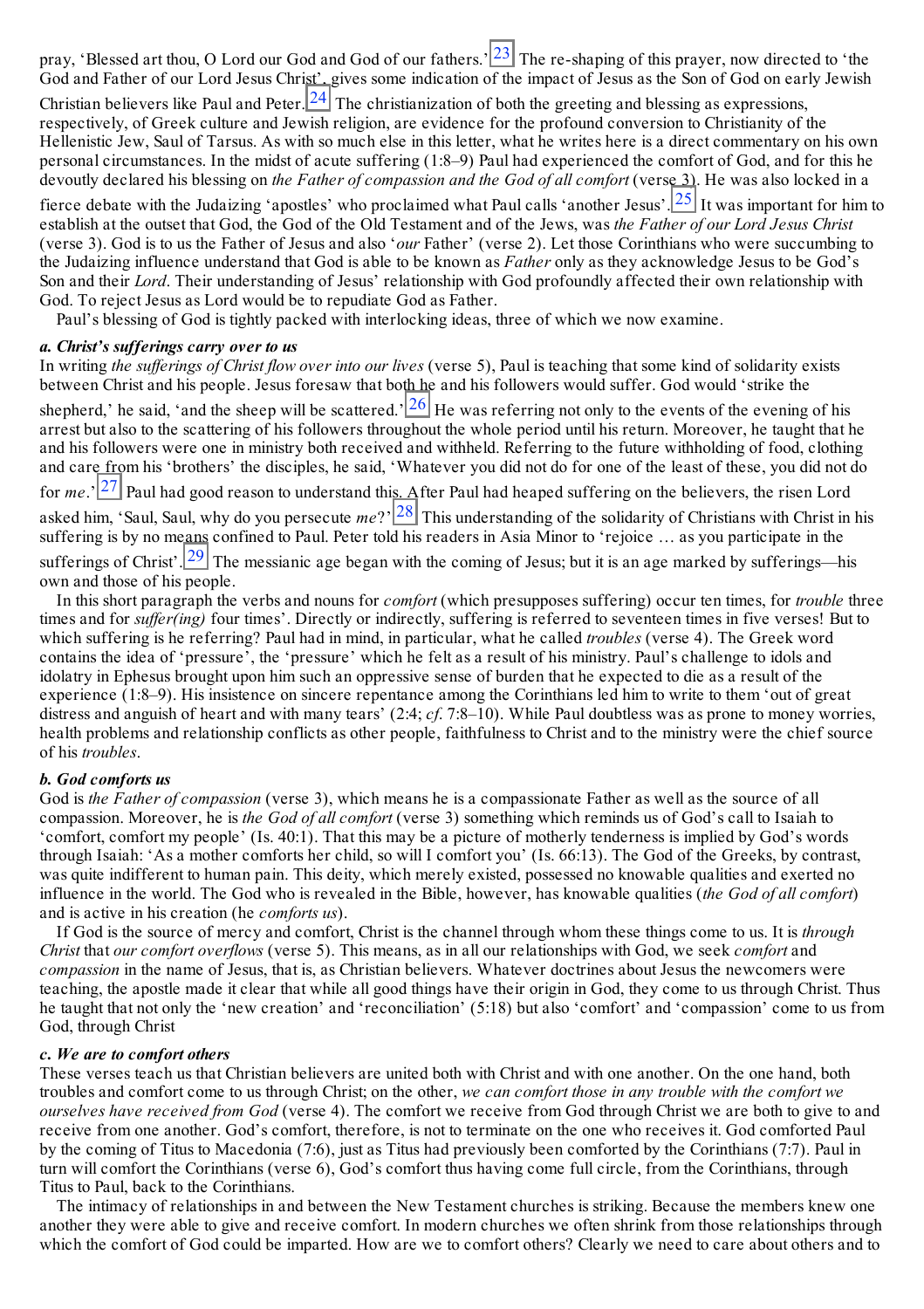be sensitive to their feelings and emotions, to 'rejoice with those who rejoice; mourn with those who mourn'.  $\frac{30}{100}$  Modern counselling methods stress the importance of paying serious attention, with full eye-contact, as people speak to us. There is, moreover, a helpful emphasis on identifying the emotions, including depression. If we would be used by God to comfort and encourage, we must be prepared to listen without interruption so as to allow others to express to us their deepest feelings. While all Christian ministry must be directed ultimately to the mind and the will, it will frequently begin with the emotions.

Power and weakness, which together represent the unifying theme of this letter, are hinted at in this opening paragraph. All believers, like Paul and the Corinthians, suffer the weakness of *troubles* through their Christian service. Nevertheless the power of God in his mercies and *comfort* meets us at our point of need. Great though our sense of weakness may be, the power of God is always greater. Some ministers today unhelpfully raise the hopes of their people by promising them immediate health and prosperity, as their due portion from God. These promises appear to be tailor-made for a society whose need for instant gratification is unprecedented in history. Paul, by contrast, soberly refers to his readers' *sufferings*, and he promises, not immediate healing and success, but God's *comfort* which they will experience as they patiently endure (verse 6).

#### **5. God is a deliverer (1:8–11)**

The 'sufferings' and 'troubles' of the previous paragraph are now to be expanded upon. He relates to the Corinthians the terrible ordeal he had experienced back in Ephesus and explains how God had delivered him.

#### *a. Hardships in Asia*

Paul calls what occurred in Ephesus *the hardships we suffered in … Asia*, something he amplifies further as having been *under great pressure, far beyond our ability to endure* (verse 8). Here the picture is of a ship being weighed down as by the ballast, or of being 'crushed' (RSV). Those who have experienced or are familiar with depression will feel that Paul's imagery has a modern psychological ring to it. Two qualifying phrases add to the severity of the description. The first, *great* (Greek, *kathʿ hyperbolēn*) means, by implication, 'that which exceeds' or 'surpasses' description. The second, *far beyond our ability to endure* (Greek, *hyper dynamin*) is literally 'beyond (our) power'. The whole phrase could be paraphrased as: 'We were indescribably, beyond the limits of our power, brought down into the depths.'

We have discussed this phrase in detail for two reasons. First, Paul's words describe his state of mind at the time of writing so graphically that they warrant a more extensive treatment. Secondly, Paul will use the three key ideas ('power', 'weight', 'indescribable') in important later passages, where, however, he will turn them upside down so as to indicate the

surpassing 'power' of God, the 'indescribable' glory, and the 'power' of Christ perfected in weakness.

Naturally we would like to know precisely what had happened to Paul in Asia for him to write *we despaired even of life* (verse 8), and *we felt the sentence of death* (verse 9). The verb *felt* (RSV 'received') translates the Greek perfect tense, suggesting that the death sentence had already been passed but was not yet executed. Various 'death sentences' have

been suggested; for example, serious illness, an Ephesian imprisonment, and the riot in Ephesus.  $32$  The latter appears the most likely. Was it the case that the silversmiths' conspiracy made Paul realize that his ministry would always bring him into conflict with those whose livelihood depended on the religious beliefs his gospel committed him to reject? Moreover, wherever he went, the Jews conspired against him,  $\frac{33}{3}$  so that later in the letter he wrote both of 'danger from my own

countrymen' (*i.e*. Jews) and 'danger from Gentiles' (11:26). Our suggestion, and it must remain a suggestion, is that from the experience in Asia, he knew it was only a matter of time before the various forces pitted against him would succeed. By the goodness of God, however, Paul had received a reprieve: God *delivered us from such a deadly peril* (verse 10).

#### *b. Deliverance*

If Paul had received *the sentence of death* he had also come to *rely on God* (verse 9) and to set his *hope* on God (verse 10). The Greek verbs are in the perfect tense, indicating events in the past with continuing consequences. Thus the ordeal in Asia, whatever it was, still impinged on Paul while also stimulating ongoing reliance and hope in God. We may say that the new, deep awareness of death was accompanied by a new, deep trust in God.

Through the experience of utter helplessness Paul had come to a new appreciation of the power of the God *who raises the dead* (verse 9), referring, that is, to God's recent deliverance of Paul. The God on whom Paul relied was the living God, the God who continues to act now. He was not only the God who 'raised the Lord Jesus' (past tense) and who 'will … raise us' (future tense) (4:14; 5:15), he is also the God who continues to raise the dead (present tense), that is, metaphorically, to deliver his people from dire circumstances (verse 9). It is good that the great saving acts of God in the historic resurrection of Jesus and the coming resurrection of believers have been set in the creeds of the church. It is, however, very easy to regard this God as remote and distant from our present situation, to think of him as the God of theology and not of reality. Ministers-in-training need to be taught about the God of yesterday and the God of tomorrow. But if they lack personal confidence in the God of today, how will they help their people in the manifold crises of life? In the same way, practising pastors must not shrink from the problems encountered by their people. Rather, they must draw their people into a deeper confidence in God who will comfort and sustain them. In writing that the experience in Asia was to make him *rely … on God* (verse 9), Paul shows us that God's power reached even into those evil circumstances to draw Paul into a deeper relationship with himself.

Paul's confidence that God *has delivered us* and that *he will deliver us* again (verse 10) refers both to God's ultimate deliverance in the great resurrection and also to God's interim deliverance from day-to-day problems. Paul did not separate the God of the creeds from the God on whom he depended each day. Intellectually inclined Christians tend to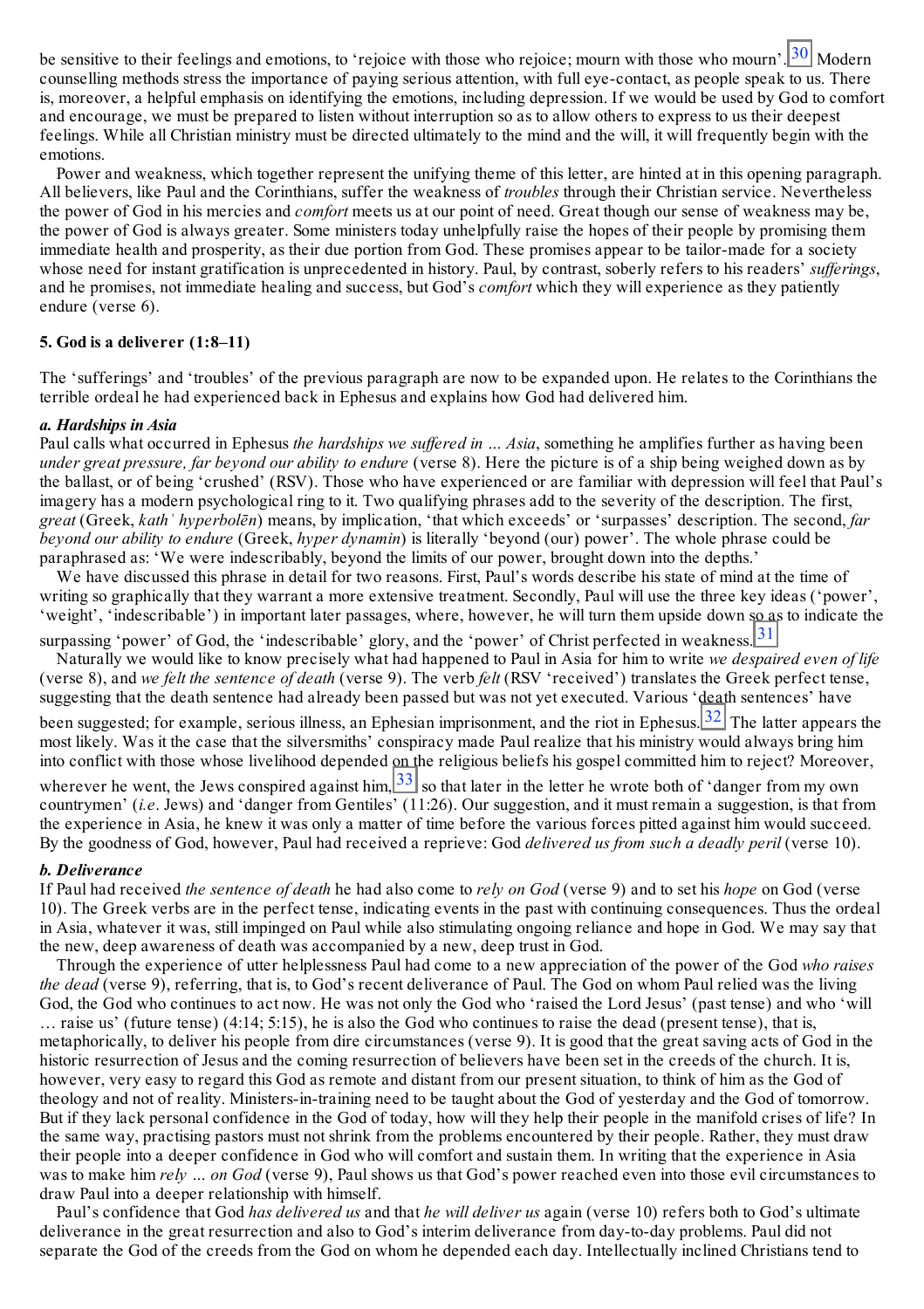emphasize the former, and experience-oriented Christians the latter; but for Paul there was no contradiction. The interim deliverance has caused Paul to trust God more deeply for the final deliverance when he will raise his people from the dead.

We should remember, however, that God's 'deliverances' in this life are always partial. We may recover from an illness, but there is no way to sidestep our last enemy, death. We are inextricably tangled in the sorrow and suffering of

the world, whose form is passing away.  $\frac{34}{9}$  Only in the resurrection of the dead is there perfect deliverance.

#### *c. Prayer*

It is no accident that the references to God's deliverance of Paul and to prayer are placed side by side. The God who *raises the dead* (verse 9) and who *delivered* Paul *from such a deadly peril* is responsive to prayer. As the Corinthians are united in prayer for Paul they are said to be *helping* or 'working together' with God (verse 11), though there is no

suggestion that God is dependent upon human help or prayers.  $35$  Nevertheless, Paul envisaged that *by your prayers* the blessing of deliverance from peril would be *granted* so that *many* would *give thanks* to God. Although he had now come to Macedonia he still faced danger. The Corinthians were powerless to help, being hundreds of miles away, yet Paul was confident that God, through their united prayers, would do what they in themselves could not do—deliver Paul from

trouble. The words *in answer to the prayers of many* stand in the original, literally, as 'out of many faces',  $|36|$  which may perhaps be understood as the beautiful picture of many faces upturned to God in thanksgiving.

This brief sentence refers both to *prayer* and to giving *thanks*, indicating the important and close connection between them. Prayer to God for specific needs is rightly followed by thanksgiving; indeed the one is incomplete without the other. According to Furnish, 'petition no less than thanksgiving is rooted in a profound trust in the power and goodness of God'.

Modern man is so blinded by his technology and his own sense of power that he regards prayer and thanksgiving as weak, useless and a joke. The reality, however, is that everybody is at the mercy of social, political and economic forces. The apprehension that human omnipotence is in fact an illusion is a precondition to the discovery, or rediscovery, of the power of God and of prayer and thanksgiving. Paul's helplessness in the face of strong forces led him to experience, doubtless through prayer, the power of God to deliver him.

#### **2. Reply to Corinthian criticism (1:12–22)**

In popular novels nothing ever goes wrong for the hero. He strides through each episode of the story with success after success. It is not like that for ordinary people in real life; it was not like that for Paul. Because he did not return immediately to Corinth, as he had indicated he would, the Corinthians now regard Paul as a double-minded man, unable to stick to his plans. One senses in these words of Paul that nothing he can say will be able to change the Corinthians' opinion about him. And yet from his viewpoint he had the best of reasons for changing his plans and honourable motives for doing so.

#### **1. The Corinthian criticism (1:12–17)**

The defensive nature of his words reveals that Paul was under strong criticism from the Corinthian church, or a section of it. They felt that he had *conducted* himself badly both *in the world* and also in his *relations with* them (verse 12). Specifically in question were his *sincerity* and *wisdom* (verse 12), and they alleged that what he had written to them was difficult to *understand* (verse 13). No less serious was their belief that Paul was a vacillating, *worldly* man ready to say Yes and No *in the same breath* (verse 17).

What had Paul done to provoke this hostility in Corinth? Their complaints arose from the changes Paul had made to his plans to come and see them before he finally withdrew from the Aegean region. Originally,  $\Box$  when the churches of Corinth and Ephesus were relatively stable, he had written that his withdrawal plan would be Asia  $\rightarrow$  Macedonia  $\rightarrow$ Achaia → Judea. But after writing 1 Corinthians it was necessary to make an unscheduled 'painful' visit (2:1) to Corinth during which he said that he would return to them before going to Macedonia (verses 15–16). However, instead of coming back to them immediately, he wrote a letter (1:23; 2:4), and reverted to his original plan to go first to Macedonia and then to Achaia. Looking at things from the Corinthians' standpoint, Paul had made major changes to his plans and could be seen to be a vacillating man whose behaviour reflected a *worldly* rather than a godly wisdom. But is this fair to Paul?

While there is no claim that the apostles were other than sinful, fallible humans, there were a number of factors about Paul's circumstances which explain and justify his behaviour. First, it became apparent by the time he left Corinth that the problem which occasioned his visit was still unresolved. If one visit failed, would another, hard on the heels of the first, achieve anything further? Back in Ephesus he may well have reasoned that a letter and time for the Corinthians to think things over might be a better approach. As it happened the (lost) letter to the Corinthians did bring about a resolution to the problem (7:5–16). Secondly, a crisis had occurred in Ephesus which put his life at risk and which necessitated his withdrawal  $(1:9)$ .  $\angle$ 

Although Paul refrains from saying so, it may have been the Corinthians who were in the wrong in this matter. Instead of showing loving concern for him in his grave difficulties in Ephesus they had written him off as unspiritual and vacillating. We do well to avoid such ill-formed and unkind opinions as shown by the Corinthians. Let the facts first be gathered and explanations provided before firm opinions are reached. Then, if something bad has occurred, let our response be tempered with the meekness and gentleness which Paul said was the mark of his ministry (10:1). These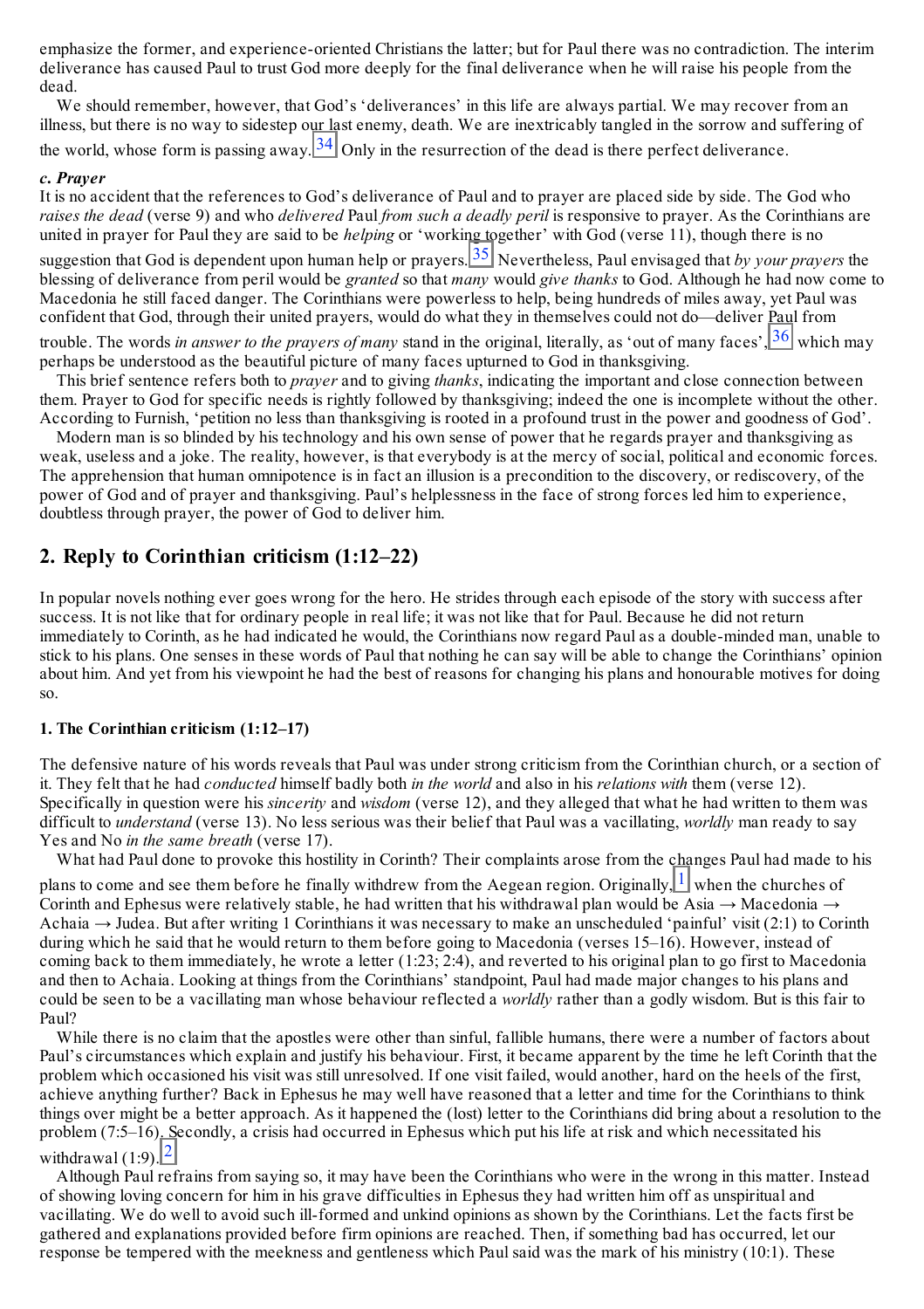considerations are advanced to explain Paul's actions. But what does he say?

#### **2. Paul's response**

Paul's reply, when reduced to basics, is that he has interrogated his *conscience* (verse 12) in prospect of *the day of the*

*Lord Jesus* (verse 14), when, as he states elsewhere, 'the Lord ... will expose the motives of men's hearts'.<sup>[3]</sup> The testimony of his conscience is that, on that day, Paul will be shown to have behaved both in the world at large and towards the Corinthians with holiness and *sincerity that are from God* (verse 12). These motives have been operative, his conscience tells him, both in the former (lost) letter as well as in the present one. He had written so as to be understood, which *in part* he was; he now writes with the intention that the Corinthians *will understand fully* (verse 14), Their questioning of his motives is ill based. When the great and coming day arrives and everything is revealed he is confident that they will be *boast* of him.

The word *boast*, which is common in this letter,  $\begin{bmatrix} 4 \\ 1 \end{bmatrix}$  has an ugly and un-Christian ring to it. It must be remembered, however, that boasting of achievement was common among both Gentiles and Jews. As a matter of convention successful Roman soldiers commemorated their victories in wall paintings and in epic narratives. Jesus' parable of the Pharisee in the

temple tells us of the man's confidence in his religious deeds.  $\frac{5}{2}$  Paul's opponents, the visitors in Corinth, appear to have boasted of their credentials and experiences to legitimize their mission; they 'are boasting in the way the world does', he writes (11:18). In using their style, but boasting rather of 'weakness', (12:9), of the 'Lord' (10:17), and, in this case, in *God's grace* (verse 12), Paul is actually inverting their practice and throwing it back in their teeth. So far from revealing arrogance, which indeed it does in his critics, Paul's boasting actually reflects his humility before the Lord. In particular the apostle is concerned to show that his motives, irreproachable as they are, do not arise from within himself, from *worldly wisdom*, but from *God's grace*. Barrett comments that 'out of the theology of the grace of God emerge, as gifts from God himself, the ethical virtues of *simplicity* and *sincerity*. This is the foundation of Paul's argument in this paragraph; and it ought to be recognized by the Corinthians themselves.'

#### **3. God is faithful to his promises (1:18–20)**

Continuing his defence, he turns now from his written to his spoken message (verses 18–19) which is, in summary, that *God is faithful* to his promises. Paul is affirming the same confidence in God as expressed by spokesmen from earlier generations, for example Balaam, who asked of God: 'Does he speak and then not act? Does he promise and not

fulfil?' $|6|$  Clearly Paul shared Balaam's belief in the faithfulness of God to his word. The numerous promises of God,

given through the mouths of many prophets at different times and places,  $\Box$  all converge like so many lines at one point, the Son of God whom Paul and his companions now proclaim. There is no ambiguity, *Yes* and *No*, about the Son of God. It is as if God is saying 'Jesus Christ, my Son, is my "yes" to every promise I have ever made. He fulfils everything I have ever said.' From God's side, as well as from ours, everything is focused upon Christ and it is for this reason that the prepositions *in* and *through* are so important. Because God's promises come true *in* Christ, we say the *Amen* (Hebrew, 'it is true') *through* Christ *to the glory of God* (verse 20). Christ is the 'go-between'. God speaks to us *in* Christ and we, who have received the message, speak back to God *through* Christ. The apostle is teaching us that we may approach God by no other path and glorify him by no other means. Sin prevents us approaching God in our own right; but we may draw near *through* Christ.

Since Christ is the fulfilment (God's *Yes*) to all of God's numerous promises, it follows that the Old Testament, where the promises are made, really makes sense only when read with Christ in mind. Christ is the end to which the Old Testament is pointed, the goal toward which it moves  $|8|$  To read the Old Testament without reference to Christ is like reading a mystery novel with the final chapter torn out. All the clues are scattered throughout the story, but without the finale no-one could be sure of the explanation of the mystery or the identity of the one in whom all interest has been aroused. The gospel of the Son of God, as proclaimed by Paul, is the final chapter of God's story, which explains all, and without which everything which precedes remains enigmatic and 'up in the air'.

Paul shows us, in passing, what he thought of the old covenant. In defending his ministry against those who, having rejected the new covenant, sought to bring the Corinthians under the old, it would have been easy enough for Paul to overreact and reject it altogether. A little later he will say that the old is now fulfilled and outshone by the new covenant of Christ and the Spirit (3:7–11). Nevertheless the new covenant occurs only because of the promises made by God under the old covenant.<sup>[9]</sup> In our attitudes to the old covenant there are two extremes to avoid. On the one hand we may not treat the old as if the new covenant has not superseded it, as the newcomers were doing. On the other, we are not at liberty to dispense with it from our canon of Scripture as Marcion the Gnostic did a century later. What Paul teaches us is that the one God binds the new to the old covenant in one continuous self-disclosure which began in the book of Genesis and which reached its final and glorious revelation in the Son of God, Jesus Christ.

#### **4. God is loyal to his people (1:21–22)**

Paul turns from the promises of God in the remote past to the present experience of the Corinthians. If God has proved faithful to his ancient promises he has also proved faithful in his present dealings with the Corinthians. Speaking to them as people who have heard and responded to the message of the Son of God, he assures them that God himself will keep them in their relationship with Christ. The word for *makes … stand firm* was used in business law to signify a seller's guarantee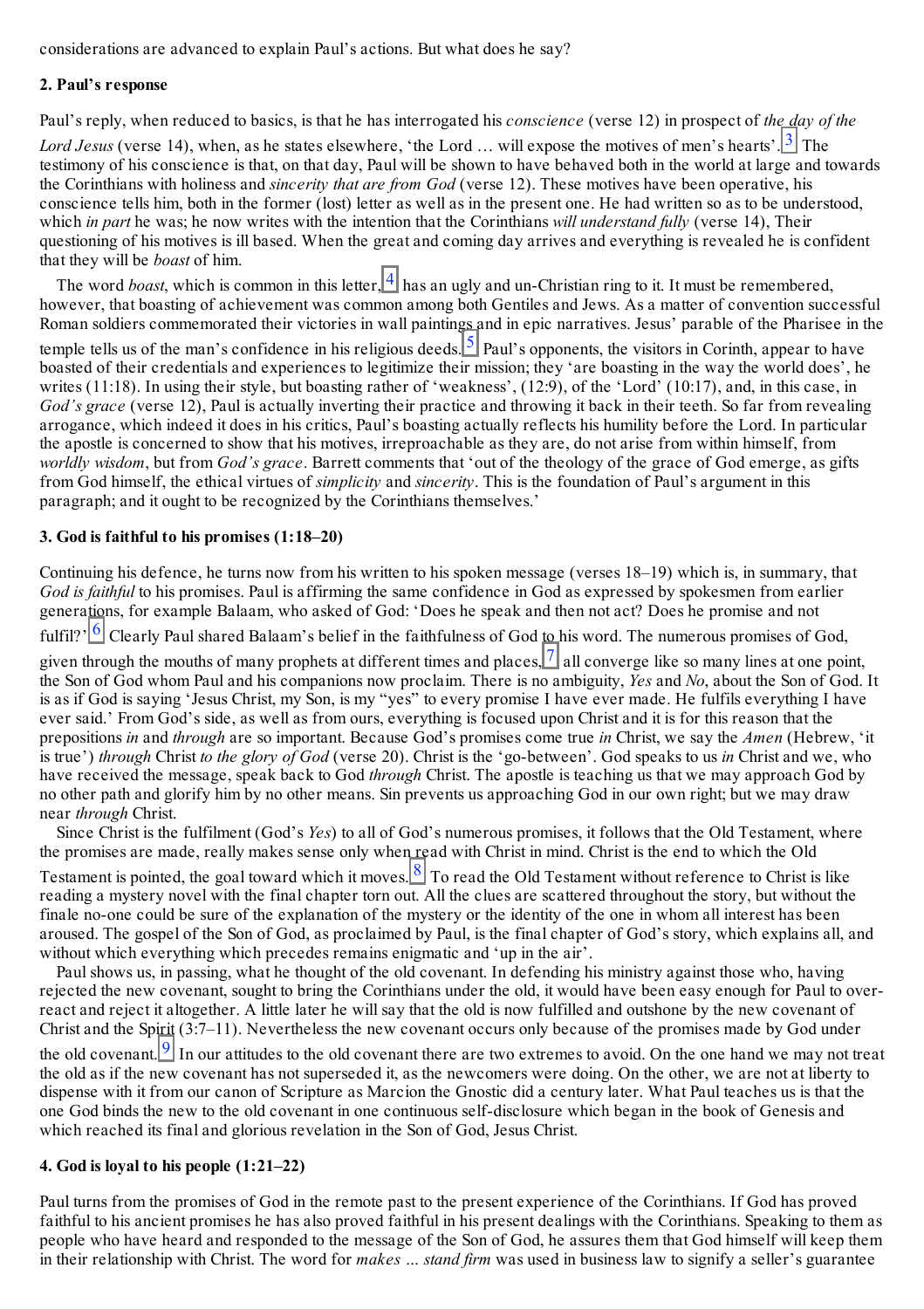to honour a contract. God is the guarantor of our life-long relationship with the Son of God. The present tense shows this to be no short-term guarantee but a permanent one.

What Paul looks forward to is the time when God will bring us into the physical presence of Jesus at the resurrection of all believers (4:14). The faithful God who is ensuring that we remain Christians until then gives us, in the meantime, the Holy Spirit who is described as a *seal* and a guarantee (verse 22).

The *seal* in antiquity was an impression made on wax by a special instrument (also called a seal) to indicate the ownership of a document. We continue to attach the company seal to important legal documents. The presence of the

Holy Spirit within us is a seal of ownership. We should remember that we do not belong to ourselves but to God.  $|10|$  The 'guarantee' in Paul's day was a deposit or down-payment in pledge of payment in full. In modem Greek this word is also used of an engagement ring, which retains the idea of a guarantee or pledge of some greater thing which is yet to come. The greatest thing we look forward to is being gathered together with Christ at the resurrection (4:14), and to being transformed into the likeness of Christ in the meantime (3:18; 4:17).

How do we know we have the Holy Spirit dwelling *in our hearts*? In most (stable) families a child has the sense of belonging to his parents in their family. He not only bears their surname but also has an awareness that he is their child and they are his father and mother. Through the Holy Spirit God conveys to us the awareness that he is our Father and we are his children.  $11$  Only through the Holy Spirit do I have this filial awareness and confidence. Do I understand that God is my Father? If I do, then this is the evidence of the presence of the Holy Spirit within my life. The God who was faithful in keeping his promises made under the old covenant is also faithful and active in keeping me in relationship with Christ, and as a reassurance of his fidelity, he has given the Holy Spirit as a *seal* of ownership and guarantee of completed

contract. The apostle will have much more to say about the Holy Spirit who is fundamental to the ministry and experience of the new covenant (3:3, 6, 17–18).

Paul does not explain where God's activity ends and ours begins. Elsewhere he teaches that while 'God works in' Christians, they must at the same time 'work out (their) salvation'.  $\frac{12}{2}$  This passage in 2 Corinthians, then, relieves us of no responsibilities. Rather, it sets before us the faithful activity of God in keeping us in our relationship with Christ. So far from allowing slackness, this is intended to encourage a deepening relationship with Christ in the confidence that God is the source and the guarantee of that relationship.

We have now come almost to the end of Paul's first chapter of this letter. What he has written has been both autobiographical and theological. He has explained what has happened to him since he last saw them while also defending himself from criticism and misunderstanding. Yet he has also spoken about God in relationship to himself, and it is important to focus attention on this, since it might otherwise be misread. He does not write as an academic theologian but as a practical missionary and evangelist. He writes nothing about God which he has not experienced first hand in the realities of hardship and the crucible of suffering. Paul was afflicted; but God comforted him (verses 3–4). His life was, and continued to be, in danger; but God rescued him and would rescue him again, in answer to the prayers of the Corinthians (verses 9–11).

Now, in defending his own integrity, Paul has reminded the Corinthians that they are and will continue to be Christians because of the faithfulness of God. The God who made the promises has faithfully kept them in the coming of his Son, and it is this God who has 'commissioned' Paul and his companions to proclaim Jesus Christ the Son of God, in whom the Corinthians now believe. It is God who is keeping them in their relationship with Christ, though the Holy Spirit given as *seal* and guarantee.

The God who was faithful to his promise is also loyal to his people. Paul is a minister of this faithful God and of his new covenant. Let the Corinthians understand that, despite their criticisms of him, he too is faithful to them and loyal in his dealings with them.

While we should make every effort to keep to our arrangements and undertakings, occasions sometimes arise, as they had with Paul, where unforeseen circumstances make it difficult or impossible to do so. The harsh and critical attitudes of the Corinthians warn us how easy it is to react with only partial knowledge or with bitterness. Clearly our relationships to our friends, unlike those of the Corinthians, should be marked by sympathy, understanding, kindness and generosity.

#### **3. Why Paul changed his plans (1:23–2:13)**

During his recent emergency visit to Corinth Paul had told the Corinthians that he would pay them a return visit in the near future. Due to the force of circumstances, however, he had written them a letter—the so-called 'sorrowful' letter. He would now visit them at the end, not the beginning, of his itinerary. The change of plans certainly looked bad. Paul's reasons for delaying his return were, to put it briefly, to avoid further pain in his relationship with them.

#### **1. Reasons for not returning (1:23–2:2)**

At some point back in Ephesus Paul *made up* his *mind* (verse 1) not to make another *painful visit* to Corinth. The verb he uses also means 'judged', implying careful consideration in arriving at this decision. He must have known that his failure to visit them would involve serious criticism of his character. Why, then, did he decide not to come?

It was, he writes, to *spare* them (verse 23) further grief (verse 2). Clearly the former visit had involved both Paul and the Corinthians in suffering (2:3), though what specifically had happened back in Corinth is not stated.

Our difficulty is that, while Paul and the Corinthians know what he is referring to, we today do not. The best we can do is to gather the bits and pieces of information in the letter and attempt to reconstruct the situation in Corinth.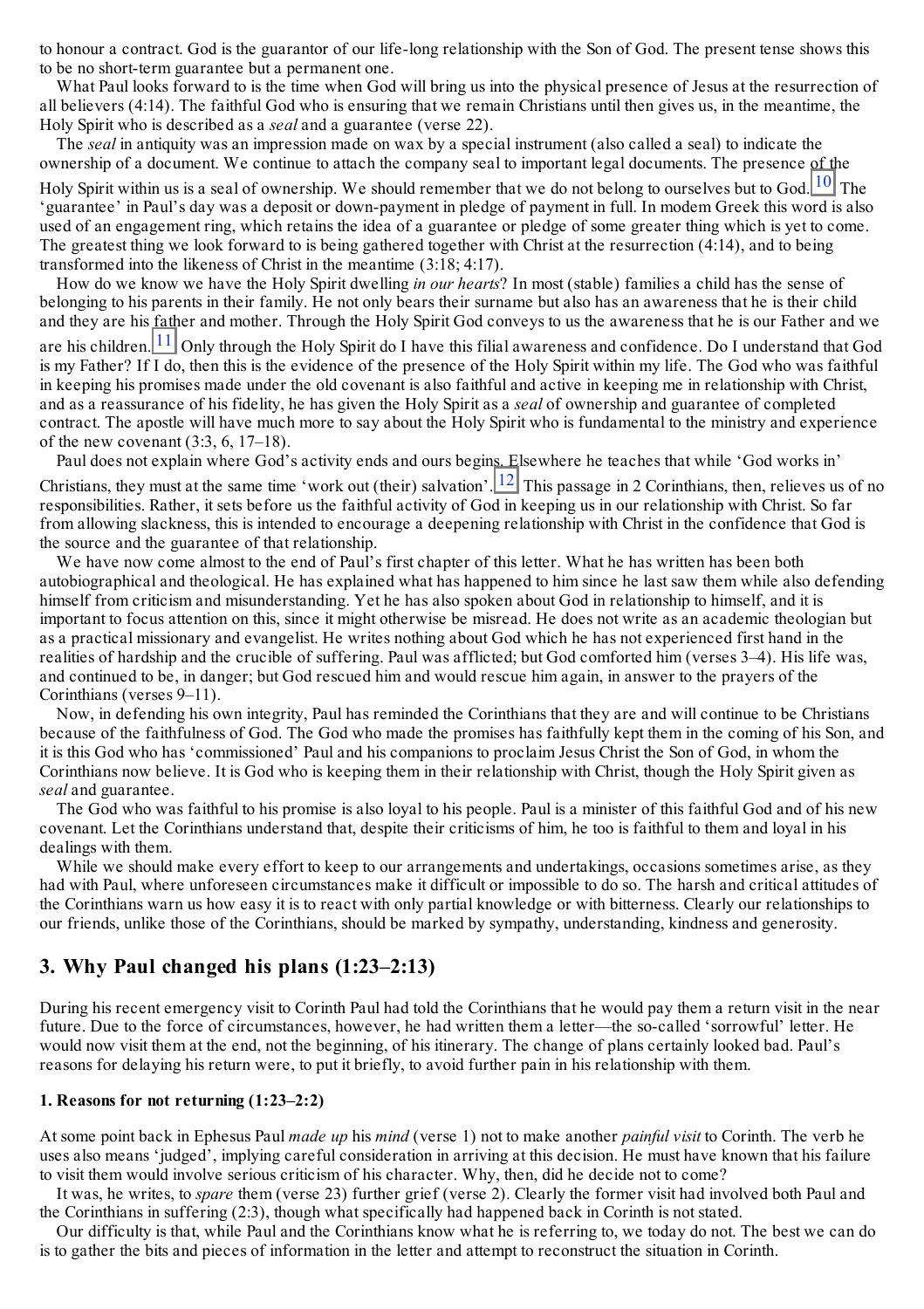It seems that the problem in Corinth had been caused by a particular man, as 2:5–9 suggests: 'if *anyone* has caused grief, *he* has.… The punishment inflicted on *him* … forgive and comfort *him* …'. Paul speaks of 'the *one* who did the wrong' and 'the injured party' (7:12). Evidently a person in the Corinthian church had committed an act of aggression, immorality or injustice against another person.  $\left|\cdot\right|$  Since Paul writes of a 'majority' who subsequently punished him (verse 6), we may suppose that a minority supported, and perhaps continued to support, the offender, possibly because he was an influential member of the Corinthian congregation.

Paul had undertaken his unscheduled visit to Corinth in an attempt to resolve the matter. It seems that while the majority agreed with Paul's views they were not prepared to take any action. This, apparently, was the context in which Paul inflicted 'pain' upon the Corinthians, though he does not say what he means. It may be significant that they also distressed him (2:3). Is he speaking of the pain involved in confronting the Corinthians with the need to take serious moral action which they were as yet unprepared to take and which has led to a sense of failure on their part and a sense of disappointment on his? It is difficult to be sure of the details but it seems clear that he is speaking about the pain of damaged relationships between himself and them.

Paul's method of dealing with this problem is interesting in establishing principles of pastoral relationships. Unlike the newcomers who 'enslave' them (11:20) Paul does not *lord it over* the Corinthians (verse 24). Jesus is their Lord; Paul is their servant (4:5), their 'co-worker' (1:24). Again, unlike the newcomers, he does not pretend to be self-sufficient (2:16; 3:4–6), but expresses his dependence upon them (verse 2). Although he is their apostle he also belongs to them (1:6).

On his return to Ephesus he came to realize that to revisit Corinth in the immediate future could only lead to more pain —both for them and for him. If the recent visit was unhelpful, would another one prove any different? Perhaps he is reflecting some of the insight of modern industrial relations procedures where, the negotiations having reached an impasse, it is better for the parties to separate for a cooling-off period to get things in perspective. The same principle applies in strained marriage relationships where time for thinking rather than more talking is what is needed. Another visit, he now believed, could only make matters worse.

It is important to understand that he is doing much more than merely explaining and defending his actions. In expressing his dependence on them (verse 2) as one who *works with* them (verse 24), he is stating a fundamental principle of gospel relationships. He is not self-sufficient but dependent; and they are too. Moreover, he is open in disclosing his motives and reasons for not coming, which he says, have been worked out before God (1:23; *cf*. 1:12). If 'disguise' is the mark of his opponents, the false apostles (11:13), then openness is the mark of Paul, an openness which is made possible by the grace of God in forgiveness. If Paul is transparent, then, clearly, so too should the Corinthians be transparent. In embodying the gospel qualities of dependence and openness Paul shows himself to be the great Christian leader and teacher he was, continually modelling a godly lifestyle before the people.

#### **2. The letter (2:3–4)**

The letter to which he refers was written from Ephesus, but unfortunately it has not survived. It was delivered by Titus who brought their response to Paul in Macedonia. Paul will also refer to his letter in 7:8–13 where we will make further comments.

It should be noted that Paul wrote in the knowledge that the majority agreed with him (2:3), but were not prepared to take whatever action was necessary to deal with the wrongdoer. He did not write to achieve a fundamental change in their attitude to him or in their opinion of the matter in question. Confident of their loyalty he wrote in an attempt to secure a unified action towards the offender (7:12). Their lack of action against the wrongdoer was a barrier preventing the restoration of relationships between them and the apostle.

It was this restoration that Paul really sought. Their behaviour towards the offender was merely a means to that end (2:9; 7:12). What he wanted was that they *would all share* his *joy* (verse 3), which could happen only when he and they shared the same moral perspectives in this matter. Paul's over-riding objective, therefore, was spiritual unity between them and him, a condition of which was a common mind towards the wrongdoer, expressed on their part by appropriate action.

Paul's lost letter was, apparently, deeply personal. The nature of the offence brought *great distress and anguish of heart* to him. He wrote *with many tears* to express *the depth of* his *love* for them and *not to grieve* them (verse 4). The writer was torn between his loving concern not to bring pain and his determination not to weaken godly standards for their congregational life.

Again, there is much to learn here about qualities of spiritual leadership which are so deeply needed at every level of church life. As we look at the whole passage  $(1:23-2:4)$  we see that Paul does not lord it over or dominate them; he works 'with' them (1:24). He loves them and tells them so (2:4b). Though they do not act in the way they should, he does not condemn them; he weeps with them (2:4a). He needs their ministry to him and tells them he needs it (2:2, 3a). He does not hold back from admonishing them (2:3). He is open about his motives and reasons, which he discloses to them (1:23). Our church life would be greatly enriched if, in our relationships with one another, Paul's principles of spiritual leadership were followed.

#### **3. Forgive the man (2:5–11)**

This matter, whatever it was, had been the cause of spiritual suffering for the whole Corinthian congregation and doubtless also for Paul, deny it though he may (verse 5). And the cause of all this suffering has been just one man! What is the apostolic method of dealing with difficult customers or the openly immoral? So often the responsibility falls on the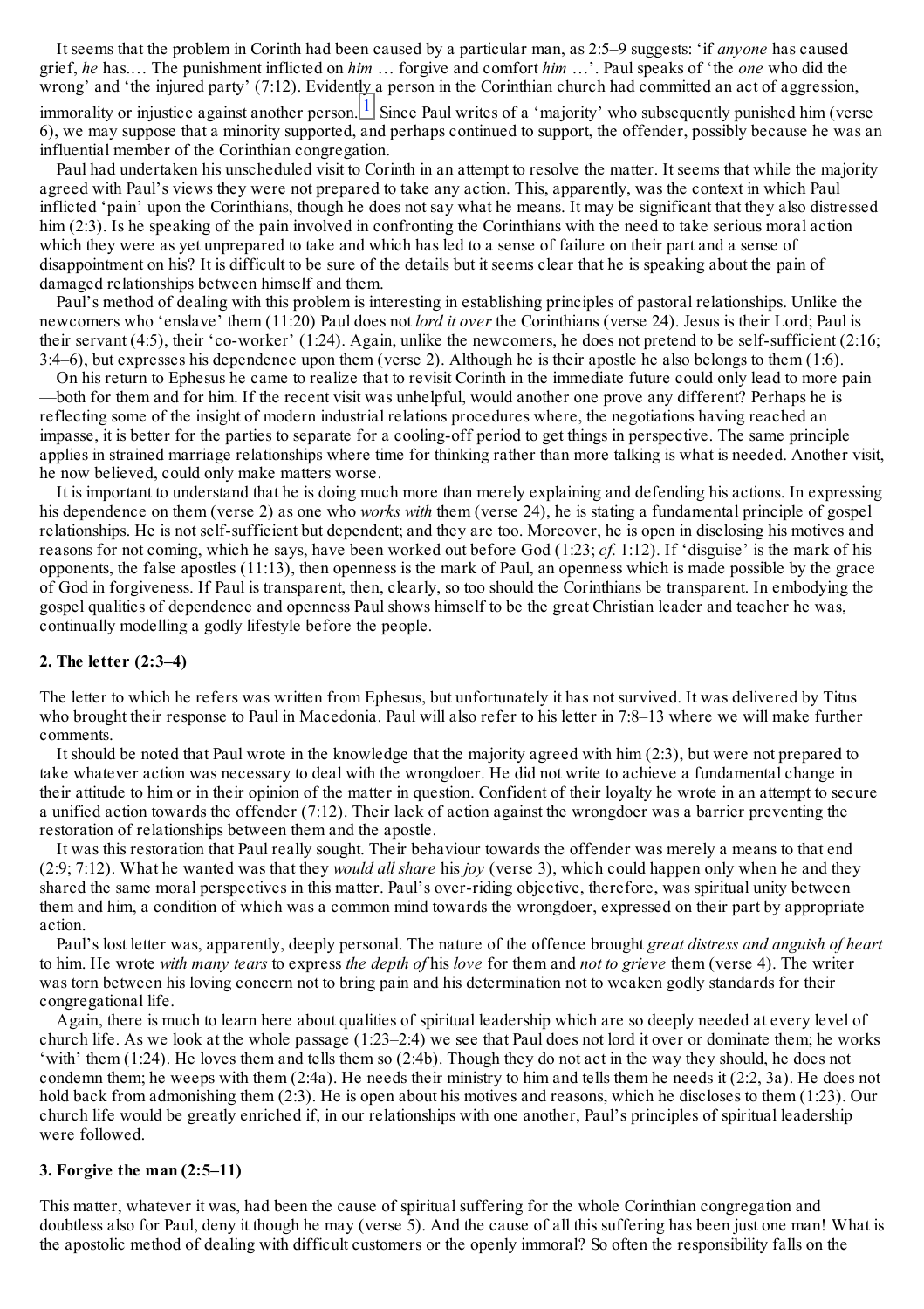unfortunate pastor, so that it becomes a two-way power struggle between the offender and him. Here, however, the *majority* conveyed to the person what was probably the verdict of withdrawal from fellowship from him.  $\frac{2}{5}$  Paul calls it a *punishment* (verse 6). His policy has borne fruit; as a result of his letter the Corinthian church as a whole has dealt with the matter. The members have apparently come to realize that the offender has not only hurt Paul, he has hurt the whole church, such is its corporate nature (verse 5).  $\boxed{3}$  The 'sorrowful' letter has achieved what the 'painful' visit failed to achieved—a clear-cut unified response among the Corinthians (7:11).

The corporate nature of Christianity comes out clearly in the passage. Paul's words are addressed not only to individuals, but also to the church whose members minister to one another by their gifts  $\frac{4}{1}$  Lively and open relationships provide the best context for the word of God to work out its purposes among us. This is why the local congregation is so highly regarded and referred to as 'the church of God'  $(1:1)$ .

Therefore he exhorts them to restore the now-penitent man. They are to *forgive and comfort him* (verse 7) and express their *love for him* (verse 8). Further, they are able to reassure him that Paul also forgives him, which he is able to do, despite his deep feelings *in the sight of Christ* (verse 10). This unusual expression may mean the ability to forgive someone only through one's relationship with Christ. Now that the matter has been resolved it is important that the man should be restored in his relationships with them. Paul's forgiveness of the man was, he states, *for* their *sake* (verse 10) that is, *in order that Satan might not outwit us* (verse 11). Satan, who is ever ready to destroy churches, will, in the absence of love and forgiveness, quickly bring bitterness and division. Now that the man has turned from his evil ways it is important that he, and the group who support him, be reconciled through forgiveness with the main body of the congregation.

#### **4. Paul in Troas (2:12–13)**

#### *a. The rendezvous: Troas*

Paul arranged to meet Titus in Troas to hear how the Corinthians had responded to his letter. Since he speaks of coming to Troas *to preach the gospel of Christ* (verse 12), it may be that he had been planning for some time to come there for that purpose. His forced withdrawal from Ephesus had provided him with the opportunity to do so. Troas, then, would be the place to which Titus was to bring the Corinthians' reply to Paul. (The arrangement appears to have been that if Titus had not come before winter closed the seas to shipping they would meet in Macedonia.)

Troas, although scarcely mentioned by surviving documents of the ancient world, appears in the New Testament as a

transit city for travel between northern Greece and Asia Minor, as recent scholarship has shown.<sup>[5]</sup> Paul's earlier visit to Troas had been remarkable for two reasons. According to Acts it was at Troas that Luke joined Paul's company for the

first time, as may be noticed in the change of pronouns from 'they' to 'we'. **6** It was also at Troas that the 'Macedonian'

man' appeared to Paul in a vision bidding him to 'Come over  $\ldots$  and help us.'  $|7|$  From Troas, then, Paul and his companions departed to Macedonia, and from there to Achaia, and its capital, Corinth. When Paul writes of saying *goodbye to them* (verse 13), it is clear that there were at least some Christians in Troas.

#### *b. An open door and a restless spirit*

The 'opened door' happily matched his intention in coming to Troas which was (literally) 'for *the gospel of Christ*' (verse 12). God opened the door of opportunity at Troas. Other references also speak of God opening doors for Christian ministry.<sup>8</sup>

Paul, however, was so preoccupied with the Corinthians and their likely attitudes to the letter that he *had no peace of mind* (literally 'spirit', verse 13). Although the reason he gives for this restlessness is that he *did not find* his *brother Titus there*, he means us to understand that concern for the Corinthians was the chief source of his anxiety. This is another example of Paul laying bare his inner emotional life to the Corinthians (*cf*. 1:8; 2:4). It is possible that Paul makes these disclosures deliberately so that the readers will understand the reality of his weakness, as opposed to the dazzling image of powerful self-sufficiency projected by his opponents. He wants people to relate to him as he is (12:6b), and to understand that if he prevails it is not in his own power, but God's  $(4.7, 12.9-10)$ . This has something to say to the minister or church leader who is tempted to engage in image-making as practised by media-conscious advertisers and politicians. For Paul, integrity (4:2) and reality, even reality about weakness, were fundamental to the gospel.

His zeal for the gospel brought him to Troas, but his passionate concern for the Corinthians kept him from staying there, despite the opportunities for preaching the gospel which now existed. Significantly, Paul revisited Troas a year later when finally withdrawing from the region. On that occasion he remained for seven days.  $\mathbb{P}$  Perhaps God kept the door open?

#### *c. My brother Titus*

While Paul regarded all believers as 'brothers', some enjoyed a special relationship with him. Epaphras, for example,

who evangelized the Colossians, is spoken of as 'our dear fellow-servant'.  $\frac{10}{10}$  Titus, in all probability converted through Paul, enjoyed a close relationship with the apostle. He will refer to him as 'my partner and fellow worker' in his labours among the Corinthians (8:23). God had given Titus, like Paul, a deep and affectionate concern for the Corinthians (8:16;  $7:15)$ <sup>[11]</sup>

In this letter Paul reveals how dejected he had been—in Ephesus (1:8), in Troas (2:13) and in Macedonia (7:5). When God restored Paul it was by means of the arrival of his good friend Titus and through his encouragement. If we would be used by God to 'comfort the downcast' (7:6), it will be important to give ourselves in loyal and encouraging friendship to others. Loyal Christian friends are treasure beyond price; Titus is an admirable model.